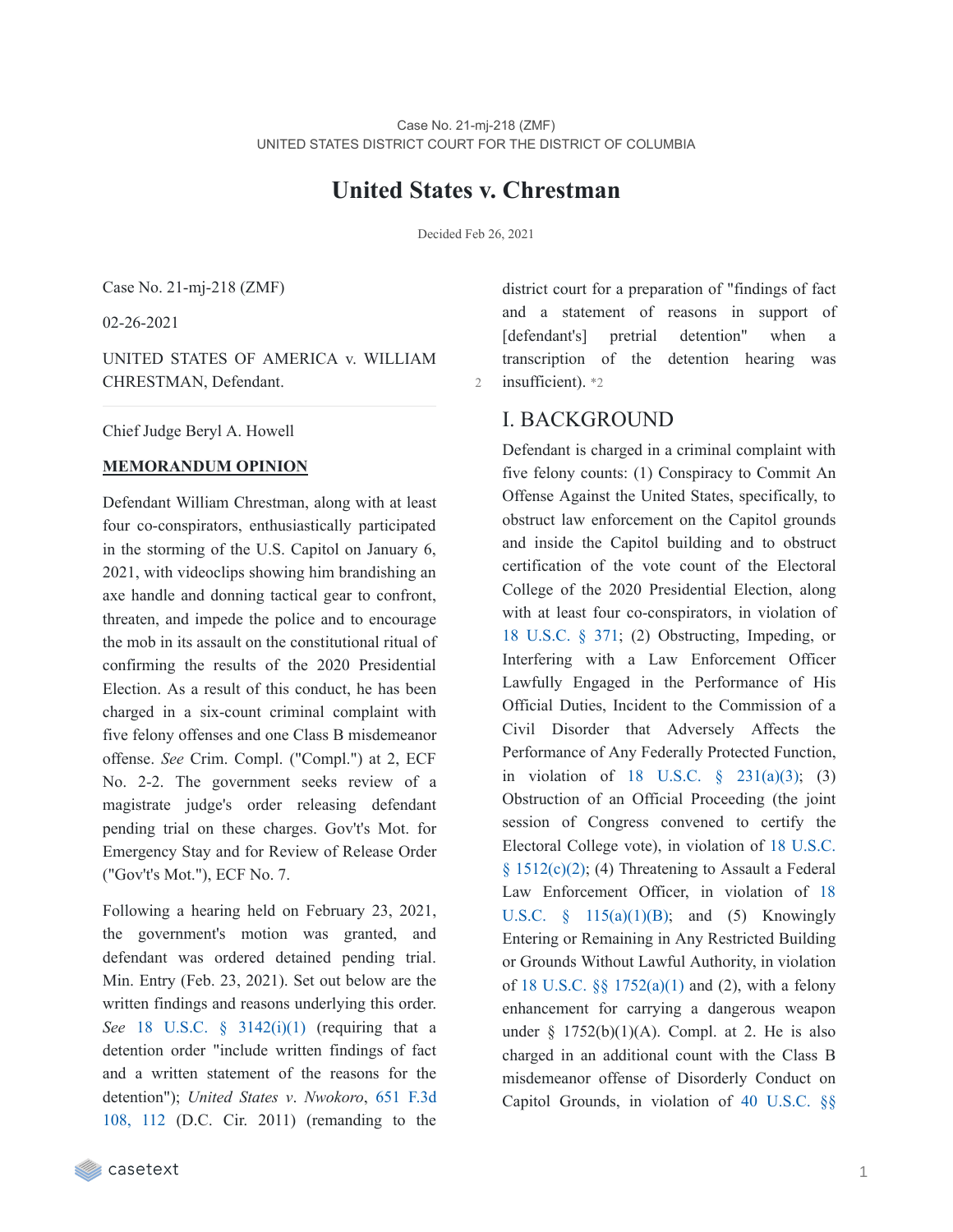4

[5104\(e\)\(2\)\(D\)](https://casetext.com/statute/united-states-code/title-40-public-buildings-property-and-works/subtitle-ii-public-buildings-and-works/part-b-united-states-capitol/chapter-51-united-states-capitol-buildings-and-grounds/section-5104-unlawful-activities) and (G). *Id*. The government's evidence of the conduct underlying these charges and proffer in support of pretrial detention is described below, followed by a brief overview of the procedural history.

#### **A. Defendant's Conduct on January 6**, **2021**

The government proffers that, two months after the November 3, 2020 presidential election, on January 6, 2021, a joint session of the United States Congress convened at the Capitol to certify the vote count of the Electoral College of the 2020 Presidential Election. Compl., Aff. Supp. Crim. Compl. & Arrest Warrant ("Aff.") ¶ 7, ECF No. 2-

3. The joint session \*3 began at approximately 1:00 p.m., with then-Vice President Mike Pence presiding. *Id*. By 1:30 p.m., the United States House of Representatives and the United States Senate adjourned to separate chambers within the Capitol to resolve an objection raised in the joint session. *Id*. Vice President Pence continued to preside in the Senate chamber. *Id*. As the House and Senate proceedings took place, a large crowd of protestors gathered outside the Capitol. *Id*. ¶ 8. "[T]emporary and permanent barricades were in place around the exterior of the . . . building, and U.S. Capitol Police were present and attempting to keep the crowd away from the Capitol building and the proceedings underway inside." *Id*. 3

Shortly after 2:00 p.m., a violent mob of rioters "forced entry" into the Capitol, Aff. ¶ 9, and mayhem broke out inside the building, putting an hours-long halt to the electoral vote count while elected representatives, congressional staff, and members of the press hid in terror from the mob, *id*. ¶¶ 9-10. The joint session, and thus the constitutional ritual of confirming the results of the 2020 Presidential Election, "was effectively suspended until shortly after 8:00 p.m." *Id*. ¶ 10.

Defendant is a known member of the Kansas City chapter of the Proud Boys, Rough Transcript of Hearing (Feb. 23, 2021) ("Hr'g Tr. (Rough)") at  $14:1-25$  $14:1-25$ , a gang that "describes itself as a 'pro-Western fraternal organization for men who refuse

to apologize for creating the modern world; aka Western Chauvinists,'" and whose members "routinely attend rallies, protests, and other First Amendment-protected events, where they sometimes engage in violence against individuals whom they perceive as threats to their values," Aff.  $\P$  19. In the weeks leading up to January 6, 2021, the Proud Boys' public communications encouraged members to \*4 travel to Washington, D.C. to attend the demonstration against the certification of the Electoral College vote. *Id*. ¶¶ 20-21.

> <sup>1</sup> Citations to the February 23, 2021 hearing transcript are to a rough draft of the transcript, since no final transcript is available. When finalized, the transcript will be posted on this case's docket. Discrepancies in page numbers between the rough and final transcripts may exist.

Defendant accepted this invitation and traveled from his home in Kansas all the way to Washington, D.C. to take part in the assault on both the Capitol and the peaceful transition of power. Gov't's Mot. at 4. Photo and video evidence shows defendant on the afternoon of January 6, 2021, shortly before the 1:00 p.m. start of the joint session, standing among and speaking with a large group of Proud Boys near the Capitol, Aff. ¶¶ 22-23, and then marching with the Proud Boys towards the pedestrian entrance to the Capitol grounds, which was guarded by Capitol Police, *id*. ¶¶ 24, 26. In the photos and video footage, defendant is wearing "a black baseball hat, black framed glasses, a black sweatshirt, black boots, tan gloves, green and tan camouflage pants, and a green tactical vest." *Id*. ¶ 14. He was carrying a long wooden stick, which was initially wrapped in a blue flag, that the government believes to be an axe handle, and a hard, black helmet marked with a piece of orange tape. *Id*. ¶¶ 14, 26; Hr'g Tr. (Rough) at 10:20-25.

Video footage and photographs next show defendant and his co-conspirators, each of whom had headgear marked with orange tape similar to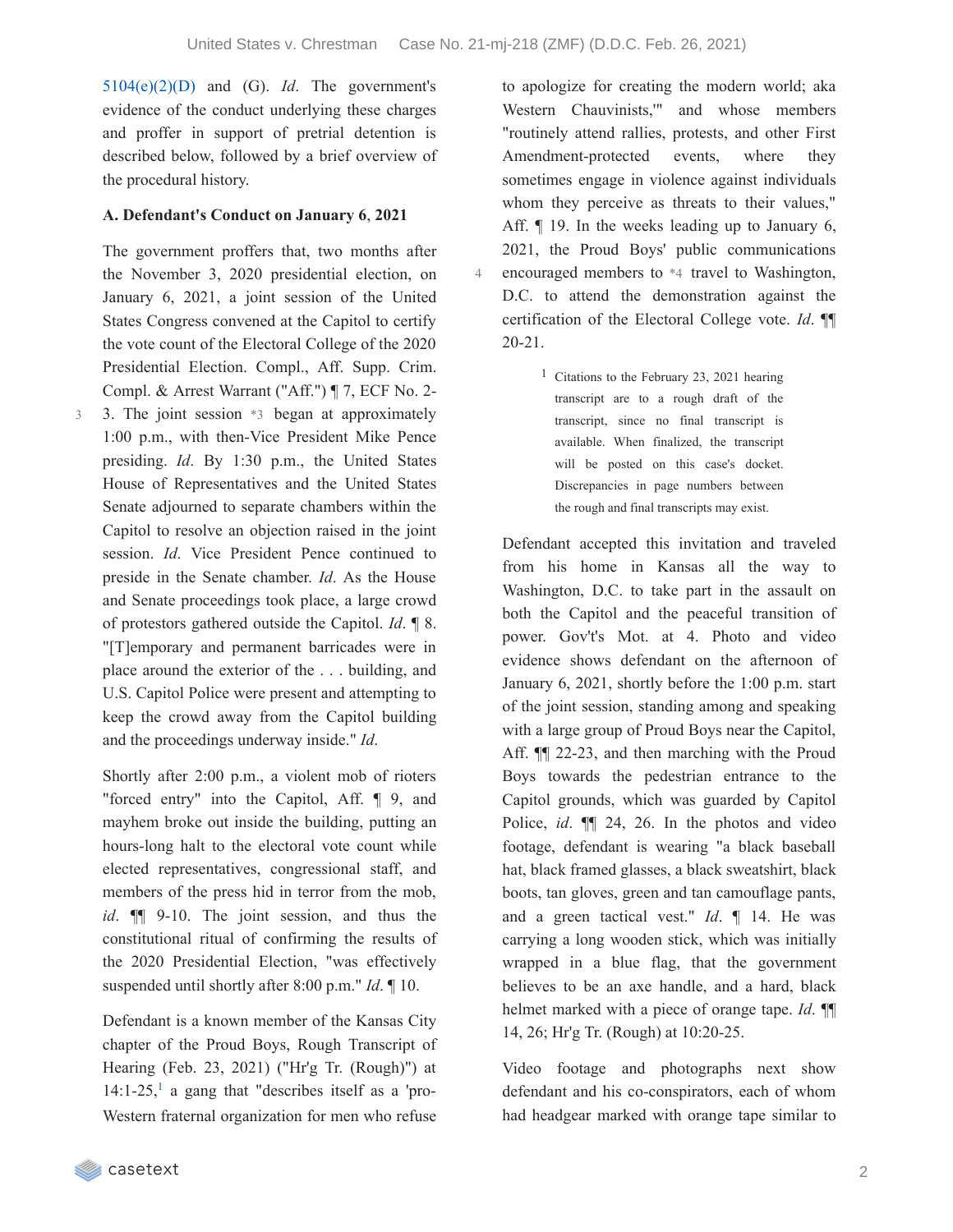that seen on defendant's black helmet, moving to the front of the crowd nearing the Capitol grounds in order to confront the Capitol Police. Aff. ¶ 26. As the mob advanced towards the Capitol building, knocking down metal police barriers in their path, *id*. ¶ 27, defendant stood directly in front of Capitol Police officers attempting to guard the building, *id*. ¶ 28. He yelled at them, "You shoot and I'll take your fucking ass out!" *Id*. When Capitol Police tried to arrest a member of the crowd, defendant encouraged others to stop the police, saying, among other things, "Don't let them 5 take him!" *Id*. \*5

As the crowd pressed further still towards the Capitol, overwhelming successive police lines, defendant switched headgear and put on his black helmet, marked with orange tape, and removed the blue flag from his weapon. *Id*. ¶ 29. He soon traded in his helmet for a gas mask. *Id*. ¶ 30; Hr'g Tr. (Rough) at 11:6-17. Wearing the gas mask, he turned to address the crowd, shouting "Whose house is this?" and "Do you want your house back?" Aff. ¶ 31. He then told the crowd to "Take it!" *Id*. This speech is captured on video. *Id*.

While still outside the Capitol, defendant and his co-conspirators toppled the metal barriers used by Capitol Police to control the crowd. *Id*. ¶ 32. They subsequently breached the building. *Id*. ¶ 33. Law enforcement attempted to lower metal barriers in the tunnels underneath the Capitol to seal off areas inside the building from the mob. *Id*. ¶ 34. Defendant led his co-conspirators in deliberate efforts to prevent Capitol Police from closing the barriers. He can be seen in surveillance footage using his axe handle to obstruct one of the barriers, while all but one of his co-conspirators are seen using their arms, a chair, and a podium to keep other barriers from closing. *Id*. ¶¶ 34-39.

#### **B. Arrest of Defendant and Search of His Home**

In the aftermath of the events of January 6, defendant quickly became aware that he was under investigation and that he might face criminal charges related to his conduct at the

Capitol. On January 24, 2021, the *Kansas City Star* reached out to him about his role in the Capitol riot. Def.'s Detention Mem. ("Def.'s Mem.") at 1-2, *United States v*. *Chrestman*, Case No. 21-mj-8023 (D. Kan. Feb. 16, 2021), ECF No. 7. A February 4, 2021 article in the *Star* reported that "multiple sources had identified [defendant] as a participant in the riot, and had so notified the FBI." *Id*. at 2. Defendant contacted counsel, and did not attempt to flee, but he did not voluntarily surrender. *Id*. Nor does the record suggest that he made any effort to distance himself from the 6 Proud Boys after January 6, 2021. \*6

On February 11, 2021, federal law enforcement officers arrested defendant and executed a search warrant at his home in Kansas. Gov't's Mot. at 2, 17. The government proffers, based on notable gaps in the evidence recovered during the search, that defendant may have concealed or discarded evidence between January 6 and his arrest on February 11. *Id*. at 17. For example, law enforcement officers discovered defendant's cell phone hidden in a dresser drawer in the bedroom of his six-year-old child. *Id*. They did not recover any camouflage clothing or tactical gear, such as the black helmet marked with orange tape or the gas mask, that defendant was seen wearing on January 6, nor the axe handle. *Id*. Though defendant is known to own multiple firearms, officers found only a single handgun in a vehicle parked outside the house, Hr'g Tr. (Rough) at 22:20-23:4, and did not locate a particular rifle marked with a distinctive Proud Boys acronym that is on display in several of defendant's social media posts, *id*. at 12:20-13:5, 23:5-7; Gov't's Mot. at 17-18. One of defendant's co-conspirators informed law enforcement that defendant had asked this co-conspirator to hold his firearms after returning to Kansas from Washington, D.C. Gov't's Mot. at 18.

#### **C. Procedural Background**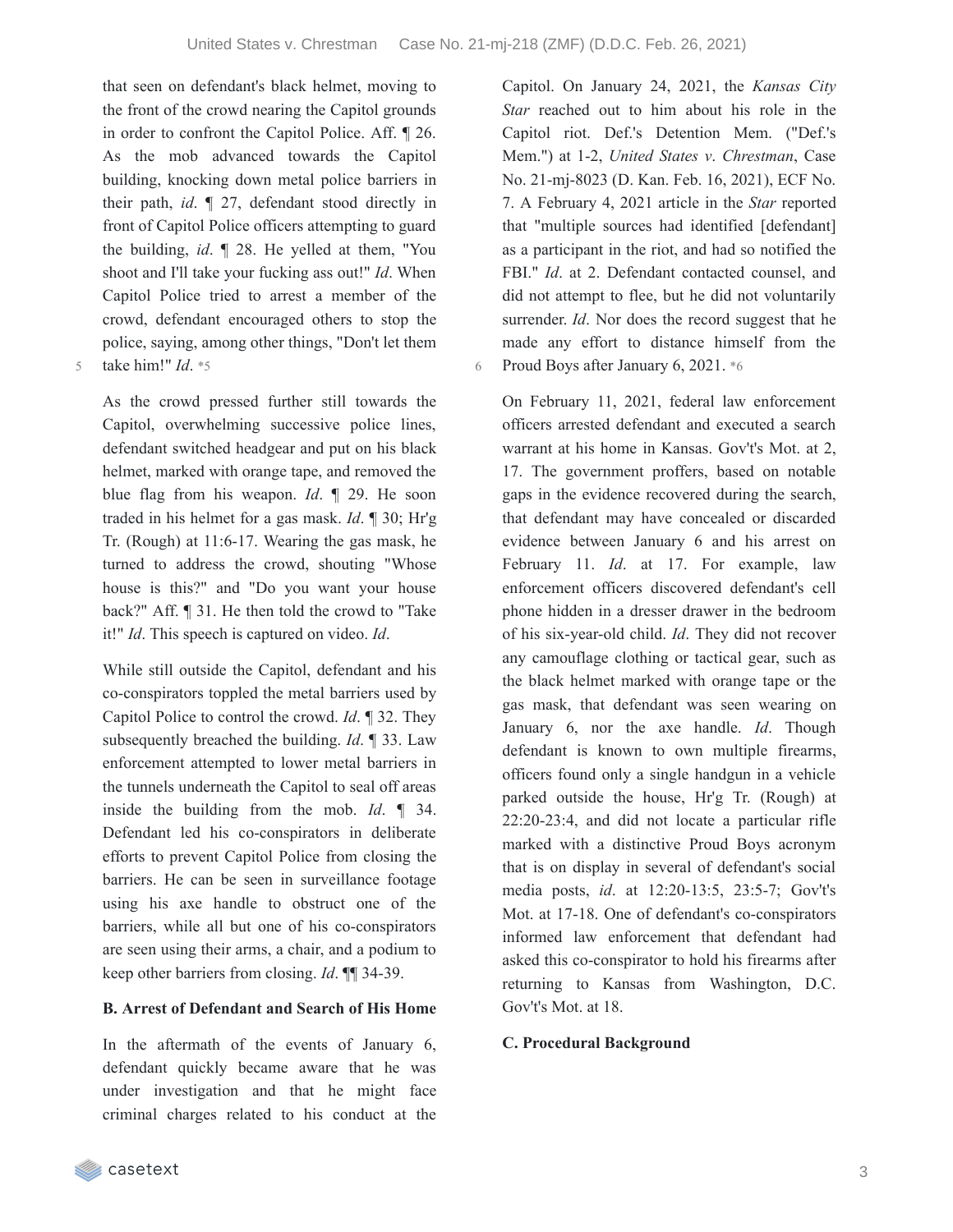Upon defendant's arrest on February 11, 2021 at his Kansas home, the government moved for detention pending trial, Gov't's Mot. Pretrial Detention, *Chrestman*, Case No. 21-mj-8023 (D. Kan. Feb. 12, 2021), ECF No. 1, and a detention hearing was scheduled for February 17, 2021 before a magistrate judge in the District of Kansas. Two days after the hearing, on February 19, 2021, the government's motion for pretrial detention was denied and defendant was ordered to be released to home incarceration with electronic monitoring. *United States v*. *Chrestman*, Case No. 21-mj-8023, 2021 WL 663189, at \*9 (D. Kan. Feb. 19, 2021). The government filed motions to stay release and for review and appeal of the release order, *see* Gov't's Mot., and for an order to transport defendant from the District of Kansas to the District \*7 of Columbia, *see* Gov't's Mot. for Transport Order, ECF No. 8. The motion to stay

- release was granted. *See* Order, ECF No. 9. The motion for a transport order was denied. *See* Min. Order (Feb. [2](https://casetext.com/_print/doc/united-states-v-chrestman-2?_printIncludeHighlights=false&_printIncludeKeyPassages=false&_printIsTwoColumn=true&_printEmail=&_printHighlightsKey=#N196827)1, 2021).<sup>2</sup> A hearing on the government's motion for review and appeal of the release order was scheduled for and held on February 23, 2021, with defendant participating remotely from the District of Kansas, *see id*.; Min. Entry (Feb. 23, 2021).
	- 2 Under normal circumstances, defendants charged in but arrested outside this District are transported to Washington, D.C., as the location of "the court having original jurisdiction over the [offense,"18](https://casetext.com/statute/united-states-code/title-18-crimes-and-criminal-procedure/part-ii-criminal-procedure/chapter-207-release-and-detention-pending-judicial-proceedings/section-3145-review-and-appeal-of-a-release-or-detention-order) U.S.C. § 3145(a), (b), for further in-person proceedings. Given delays in transport due to the COVID-19 pandemic, and the availability of remote proceedings, within weeks of the January 6, 2021 events, the normal practice of transporting such defendants to this District was modified to hold prompt hearings remotely, without transfer of the defendant, on motions by the government or the defendant for revocation or amendment of a magistrate judge's order.

# II. LEGAL STANDARD

**Act**

Under the Bail Reform Act ("BRA"), 18 U.S.C. §§ [3141-3156,](https://casetext.com/statute/united-states-code/title-18-crimes-and-criminal-procedure/part-ii-criminal-procedure/chapter-207-release-and-detention-pending-judicial-proceedings/section-3141-release-and-detention-authority-generally) "Congress limited pretrial detention of persons who are presumed innocent to a subset of defendants charged with crimes that are 'the most serious' compared to other federal offenses." *United States v*. *Singleton*, 182 [F.3d](https://casetext.com/case/us-v-singleton-68#p13) 7, 13 (D.C. Cir. 1999) (quoting *United States v*. *Salerno*, 481 U.S. 739, 747 (1987)). Thus, a [detention](https://casetext.com/case/united-states-v-salerno-7#p747) hearing must be held at the government's request only "in a case that involves" a charged offense falling in one of five enumerated categories, 18 U.S.C. §  $3142(f)(1)(A)$ -(E), or if the defendant poses a serious risk of flight or of attempting to obstruct justice or threaten, injure, or intimidate a witness or juror, *id.* §  $3142(f)(2)(A)-(B).$  $3142(f)(2)(A)-(B).$ <sup>3</sup> As generally pertinent to charged offenses arising out of the January 6, 2021 assault on the Capitol, a detention hearing must be held on the government's motion when the charged offense involves:

**A. Pretrial Detention Under the Bail Reform**

3 In cases involving a serious risk of flight or obstruction of justice, a detention hearing "shall" be held "upon motion of the attorney for the Government or upon the judicial officer's own motion." 18 U.S.C. §  $3142(f)(2)$ .

1. "[A] crime of violence," *id*. § 3142(f)(1) (A), which is defined broadly as an offense having as an element the attempted, threatened, or actual use of physical force against a person or property of another, or a felony offense that, by its nature, involves a

\*8

7

8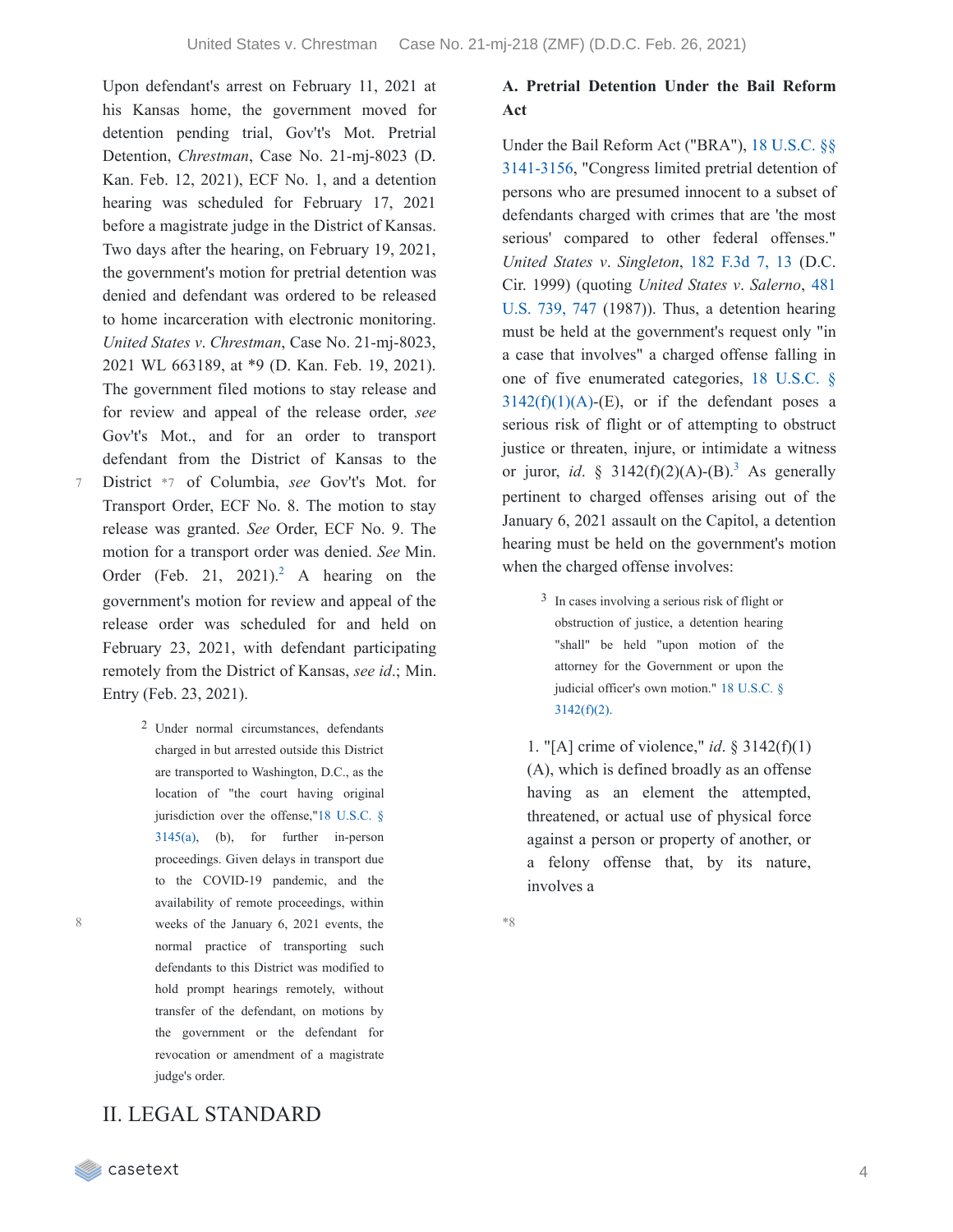$\overline{Q}$ 

substantial risk that physical force against the person or property of another may be used in the course of committing the offense, *id*. § 3156(a)(4)(A)-(B);

2. "[A]n offense listed in section  $2332b(g)$ ] (5)(B) for which a maximum term of imprisonment of 10 years or more is prescribed," *id*. § 3142(f)(1)(A), which "list" includes "a violation of . . . [18 U.S.C. §] 1361 (relating to government property or contracts)," *id.*  $\S$  2332b(g)(5)  $(B)(i);^{4}$  $(B)(i);^{4}$  $(B)(i);^{4}$ 

3. "[A]ny felony that is not otherwise a crime of violence that involves . . . the possession or use of a firearm or destructive device . . . or any other dangerous weapon[,]" *id*. § 3142(f)(1)(E);

4. "[A] serious risk that such person will flee," *id*. § 3142(f)(2)(A); or

5. "[A] serious risk that such person will obstruct or attempt to obstruct justice, or threaten, injure, or intimidate, or attempt to threaten, injure, or intimidate, a prospective witness or juror," *id*. § 3142(f)  $(2)(B)$ .

4 18 U.S.C. § [2332b\(g\)\(5\)](https://casetext.com/statute/united-states-code/title-18-crimes-and-criminal-procedure/part-i-crimes/chapter-113b-terrorism/section-2332b-acts-of-terrorism-transcending-national-boundaries) provides a definition for "the term 'Federal crime of terrorism,'" when the offense is "a violation of" an enumerated list of Federal offenses set out in § 2332b(g)(5)(i)-(iv) *and* the offense "is calculated to influence or affect the conduct of government by intimidation or coercion, or to retaliate against government conduct," *id*. § 2332b(g)(5) (A). While individuals involved in the January 6, 2021 assault on the Capitol expressed publicly the intent to disrupt a government function in certifying the results of the 2020 Presidential Election and to coerce such disruption by breaching the Capitol, to date, to the knowledge of this Judge, no person charged in

connection with the assault on the Capitol has been charged with a "Federal crime of terrorism," under chapter 113B of title 18, United States Code, but only with separate, predicate enumerated offenses, such as violation of 18 [U.S.C.](https://casetext.com/statute/united-states-code/title-18-crimes-and-criminal-procedure/part-i-crimes/chapter-65-malicious-mischief/section-1361-government-property-or-contracts) § 1361 (relating to government property or contracts).

A subset of the types of offenses requiring a detention hearing triggers a rebuttable presumption "that no condition or combination of conditions will reasonably assure the appearance of the person as required and the safety of the community if the judicial officer finds that there is probable cause to believe that the person committed" that subset of offenses. *Id*. § 3142(e) (3). As pertinent to charged offenses arising out of the January 6, 2021 assault on the Capitol, that subset of offenses includes "an offense listed in section  $2332b(g)(5)(B)$  of title 18, United States Code, for which a maximum term of imprisonment of 10 years or more is prescribed." *Id.* § 3142(e)(3)(C).

The BRA provides that a judicial officer "shall order" the "detention of the [defendant] before trial," if, after a detention hearing held under 18 U.S.C. § 3142(f), and upon [consideration](https://casetext.com/statute/united-states-code/title-18-crimes-and-criminal-procedure/part-ii-criminal-procedure/chapter-207-release-and-detention-pending-judicial-proceedings/section-3142-release-or-detention-of-a-defendant-pending-trial) \*9 of "the available information concerning" enumerated factors, *id*. § 3142(g), "the judicial officer finds that no condition or combination of conditions will reasonably assure the appearance of the person as required and the safety of any other person and the community," *id.*  $\S 3142(e)(1)$ . "In common parlance, the relevant inquiry is whether the defendant is a 'flight risk' or a 'danger to the community.'" *United States v*. *Vasquez-Benitez*, 919 F.3d [546,](https://casetext.com/case/united-states-v-vasquez-benitez-2#p550) 550 (D.C. Cir. 2019). The BRA "requires that detention be supported by 'clear and convincing evidence' when the justification is the safety of the community." *United States v*. *Simpkins*, 826 [F.2d](https://casetext.com/case/us-v-simpkins-3#p96) 94, 96 (D.C. Cir. 1987). Even if the defendant does not pose a flight risk, danger to the community alone is sufficient reason to order pretrial detention. *Salerno*, 481 [U.S.](https://casetext.com/case/united-states-v-salerno-7#p755) at 755.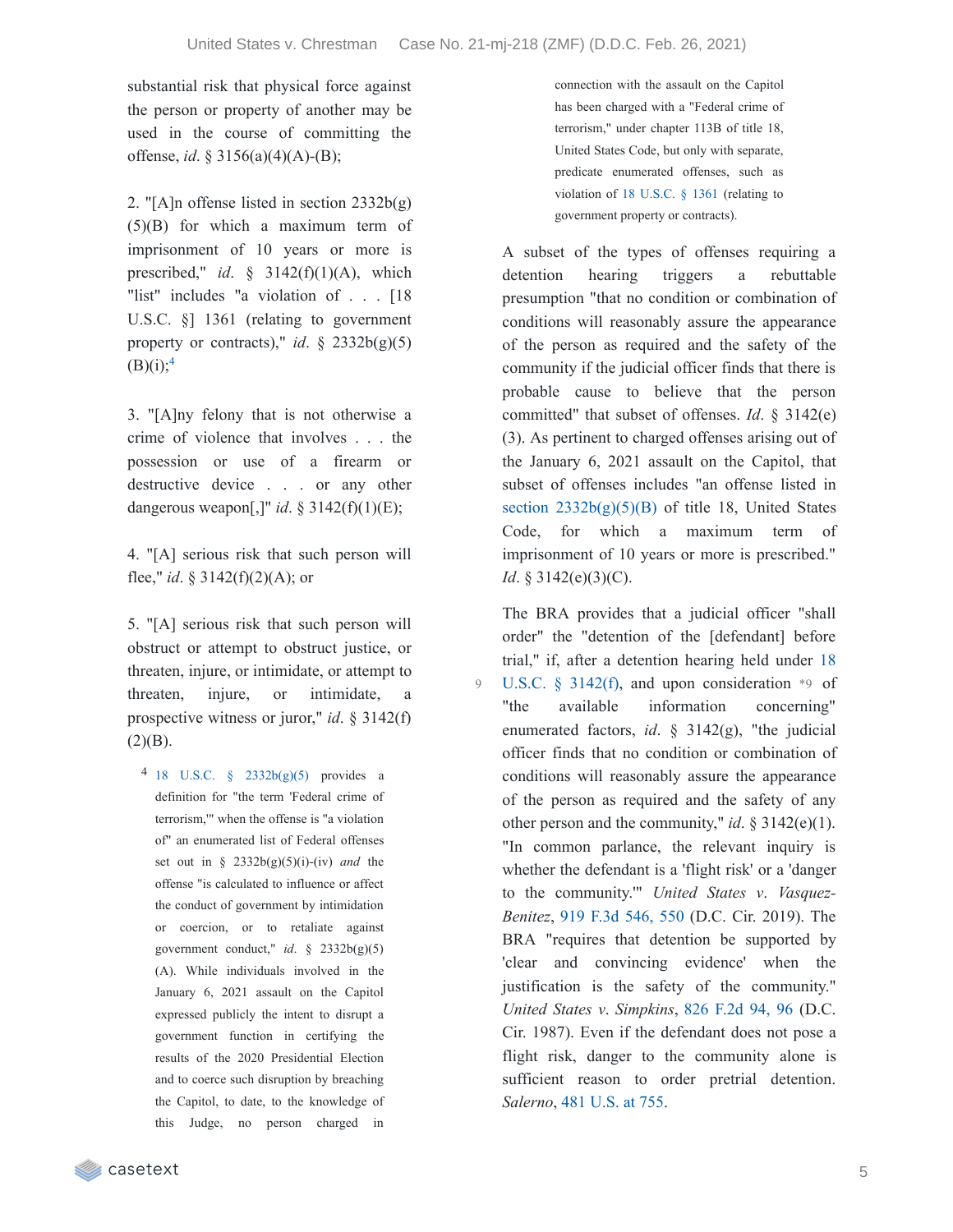In assessing whether pretrial detention or release is warranted, the judicial officer must "take into account the available information concerning" the following four factors: (1) "the nature and circumstances of the offense charged, including whether the offense is a crime of violence"; (2) "the weight of the evidence against the person"; (3) "the history and characteristics of the person, including . . . the person's character, physical and mental condition, family ties, employment, financial resources, length of residence in the community, community ties, past conduct, history relating to drug or alcohol abuse, criminal history, and record concerning appearances at court proceedings"; and (4) "the nature and seriousness of the danger to any person or the community that would be posed by the person's release." 18 U.S.C.  $§$  3142(g). At the [detention](https://casetext.com/statute/united-states-code/title-18-crimes-and-criminal-procedure/part-ii-criminal-procedure/chapter-207-release-and-detention-pending-judicial-proceedings/section-3142-release-or-detention-of-a-defendant-pending-trial) hearing, both the government and the defendant may offer evidence or proceed by proffer. *United States v*. *Smith*, 79 F.3d 1208, 1210 (D.C. Cir. 1996) (per [curiam\).](https://casetext.com/case/us-v-smith-507#p1210)

### **B. Review of a Magistrate Judge's Pretrial Release Order**

If a defendant is ordered released under § 3142 by a judicial officer, including "by a magistrate judge," the BRA allows the government to "file, with the court having original jurisdiction over the offense, a motion for revocation of the order or 10 amendment of the \*10 conditions of release," which motion must be resolved ["promptly."](https://casetext.com/statute/united-states-code/title-18-crimes-and-criminal-procedure/part-ii-criminal-procedure/chapter-207-release-and-detention-pending-judicial-proceedings/section-3145-review-and-appeal-of-a-release-or-detention-order) 18 U.S.C. § 3145(a); *see also id*. § 3145(b) (providing the same right of review to a defendant who is ordered detained by a magistrate judge or other judicial officer). Neither § 3142 nor § 3145 specifies the standard of review to be applied by a district court reviewing a magistrate judge's release or detention order, and "the D.C. Circuit has not yet addressed the issue." *United States v*. *Hunt*, 240 F. Supp. 3d 128, [132-33](https://casetext.com/case/united-states-v-hunt-95#p132) (D.D.C. 2017). Nonetheless, both the BRA and the Federal Magistrates Act, 28 [U.S.C.](https://casetext.com/statute/united-states-code/title-28-judiciary-and-judicial-procedure/part-iii-court-officers-and-employees/chapter-43-united-states-magistrate-judges/section-636-jurisdiction-powers-and-temporary-assignment) § 636, support the conclusion, reached by every circuit to have considered the question, that a district court

reviews a magistrate judge's release or detention order *de novo*.<sup>[5](https://casetext.com/_print/doc/united-states-v-chrestman-2?_printIncludeHighlights=false&_printIncludeKeyPassages=false&_printIsTwoColumn=true&_printEmail=&_printHighlightsKey=#N196977)</sup> This conclusion is confirmed by review of the relevant statutes.

> 5 For Court of Appeals decisions uniformly endorsing a *de novo* standard of review, see *United States v*. *[Cisneros](https://casetext.com/case/us-v-cisneros-13#p616)*, 328 F.3d 610, 616 n.1 (10th Cir. 2003) ("The standard of review for the district court's review of a magistrate judge's detention or release order under § [3145\(a\)](https://casetext.com/statute/united-states-code/title-18-crimes-and-criminal-procedure/part-ii-criminal-procedure/chapter-207-release-and-detention-pending-judicial-proceedings/section-3145-review-and-appeal-of-a-release-or-detention-order) is *de novo*."); *United States v*. *Kirkaldy*, 181 [F.3d](https://casetext.com/case/paramount-picture-corp-v-carol-pub-group) 83 tbl. (2d Cir. 1999) ("On a motion for revocation or amendment of the detention order, a district court should not simply defer to the judgment of the magistrate, but reach its own independent conclusion." (internal quotation marks and citation omitted)); *United States v*. *Rueben*, 974 F.2d 580, 585-86 (5th Cir. 1992) [\("When](https://casetext.com/case/us-v-rueben#p585) the district court acts on a motion to revoke or amend a magistrate's pretrial detention order, the district court acts *de novo* and must make an independent determination of the proper pretrial detention or conditions for [release."\);](https://casetext.com/case/us-v-tortora-3#p883) *United States v*. *Tortora*, 922 F.2d 880, 883 n.4 (1st Cir. 1990) ("We believe that the proper approach is for the district court to engage in de novo review of the contested order."); *United States v*. *Koenig*, 912 F.2d [1190,](https://casetext.com/case/us-v-koenig-7#p1191) 1191 (9th Cir. 1990) (collecting cases and holding that the district court should conduct a *de novo* review of the magistrate judge's detention [decision\);](https://casetext.com/case/us-v-clark-122#p1436) *United States v*. *Clark*, 865 F.2d 1433, 1436 (4th Cir. 1989) ("A defendant ordered detained by a magistrate may seek de novo review in the district court."); *United States v*. *Maull*, 773 F.2d 1479, 1481 (8th Cir. 1985) (en banc) [\(stating](https://casetext.com/case/united-states-v-maull#p1481) that district court's review of magistrate judge's order setting bond was de novo); *United States v*. *Delker*, 757 F.2d [1390,](https://casetext.com/case/united-states-v-delker#p1394) 1394 (3d Cir. 1985) (holding that district court did not err in reviewing *de novo* a magistrate judge's detention decision).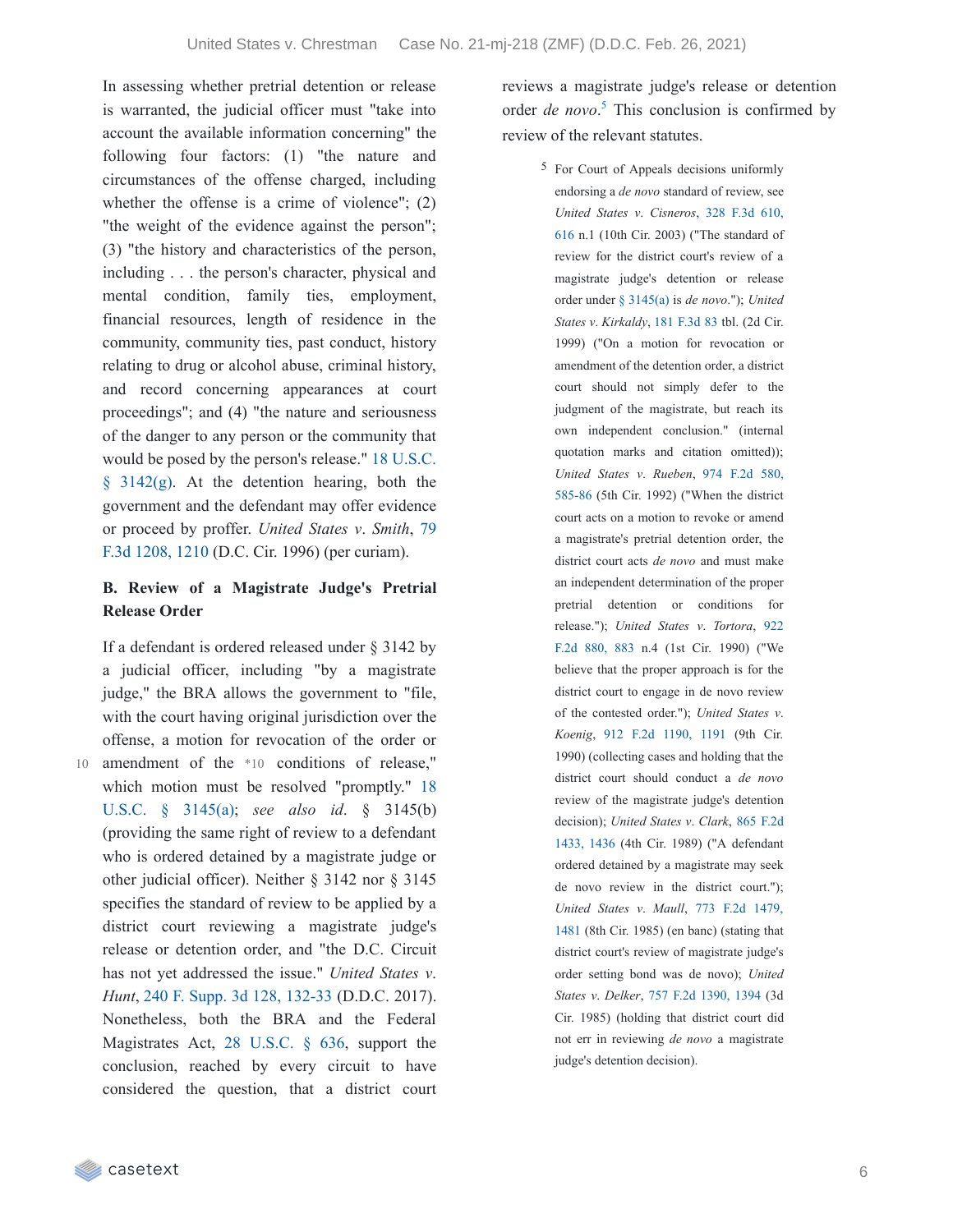First, the BRA vests the authority to review and ultimately to "determine[]" a motion for review of a pretrial release or detention order in a "judge of a court having original jurisdiction over the offense." 18 [U.S.C.](https://casetext.com/statute/united-states-code/title-18-crimes-and-criminal-procedure/part-ii-criminal-procedure/chapter-207-release-and-detention-pending-judicial-proceedings/section-3145-review-and-appeal-of-a-release-or-detention-order) § 3145. Even when reviewing an order issued under § 3142, then, the district court exercises its original jurisdiction over the case as a whole, not appellate jurisdiction over the magistrate judge's release or detention order. *See*, *e*.*g*., *United States v*. *Koenig*, 912 F.2d [1190,](https://casetext.com/case/us-v-koenig-7#p1192) 1192 (9th Cir. 1990) ("'Because the district court was the court having original jurisdiction of the felonies charged, the district judge was not 11 exercising an appellate \*11 jurisdiction[.]" (quoting *United States v*. *[Thibodeaux](https://casetext.com/case/united-states-v-thibodeaux#p522)*, 663 F.2d

520, 522 (5th Cir. 1981))).

Moreover, § 3145(a) and (b) explicitly provide for the filing of a "motion" to revoke or amend the magistrate judge's order. 18 U.S.C. § [3145\(a\),](https://casetext.com/statute/united-states-code/title-18-crimes-and-criminal-procedure/part-ii-criminal-procedure/chapter-207-release-and-detention-pending-judicial-proceedings/section-3145-review-and-appeal-of-a-release-or-detention-order) (b). In contrast, § 3145(c), the BRA's provision for review of a district court's release or detention order by a court of appeals, references the filing of an "appeal" to be governed by 28 [U.S.C.](https://casetext.com/statute/united-states-code/title-28-judiciary-and-judicial-procedure/part-iv-jurisdiction-and-venue/chapter-83-courts-of-appeals/section-1291-final-decisions-of-district-courts) § 1291 and 18 [U.S.C.](https://casetext.com/statute/united-states-code/title-18-crimes-and-criminal-procedure/part-ii-criminal-procedure/chapter-235-appeal/section-3731-appeal-by-united-states) § 3731. This deliberate choice by Congress to style review of magistrate judge decisions as "motions" rather than "appeals" indicates that the district court's review occupies a procedural posture more similar to a motion for reconsideration of its own decision, at which stage both factual and legal findings are open to revision, than to appellate review, at which stage deference to factual findings is appropriate. Thus, the BRA "'confer[s] a responsibility on the district court to reconsider the conditions of release fixed by another judicial officer . . . as unfettered as it would be if the district court were considering whether to amend its own action,'" *United States v*. *Maull*, 773 F.2d [1479,](https://casetext.com/case/united-states-v-maull#p1481) 1481 (8th Cir. 1985) (en

banc) (quoting *Thibodeaux*, 663 [F.2d](https://casetext.com/case/united-states-v-thibodeaux#p522) at 522), a responsibility that can be satisfied only through *de novo* review.

This conclusion is further bolstered by the Federal Magistrates Act, which confers upon magistrate judges "the power to . . . issue orders pursuant to

[the BRA] concerning release or detention of persons pending trial." 28 U.S.C. § [636\(a\)\(2\).](https://casetext.com/statute/united-states-code/title-28-judiciary-and-judicial-procedure/part-iii-court-officers-and-employees/chapter-43-united-states-magistrate-judges/section-636-jurisdiction-powers-and-temporary-assignment) Like the BRA, the Federal Magistrates Act is silent as to the appropriate standard for review of magistrate judge orders under § 3142. Elsewhere, however, the statute expressly provides that a district court may reconsider a magistrate judge's order regarding nondispositive pretrial matters only where the order "is clearly erroneous or contrary to law." *Id.*  $\frac{636(b)(1)(A)}{2}$ . This provision shows that Congress knew how to require more deferential review of magistrate judges' orders, and chose to omit similar language from  $\S$  636(a)(2)'s authorization of BRA 12 decisions, implying that a \*12 different standard of review applies in the BRA context. Viewed in light of the principle that a magistrate judge's actions "take[] place under the district court's total control and jurisdiction," *United States v*. *Raddatz*, 447 [U.S.](https://casetext.com/case/united-states-v-raddatz#p681) 667, 681 (1980), the absence of a statutory mandate for deferential review of pretrial release and detention orders in the Federal Magistrates Act lends further support to the premise that, as clearly indicated by the text and structure of the BRA, Congress intended for review under § 3145 to be conducted *de novo*.

In short, both the BRA and the Federal Magistrates Act lead to the conclusion that a district court reviews a magistrate judge's pretrial release or detention order *de novo*. Unsurprisingly, this view is shared by every circuit court to have addressed the standard of review under § 3145, *see supra* note 5, and by the Local Rules of this Court, *see* Local Crim. R. 59.3(b) (providing for "de novo review by the Chief Judge" of any order issued by a magistrate judge in an unassigned criminal case, including pretrial detention or release orders). A reviewing district court therefore undertakes the analysis outlined in § 3142, described *supra* Part II.A, without any deference to the magistrate judge's findings.

# III. DISCUSSION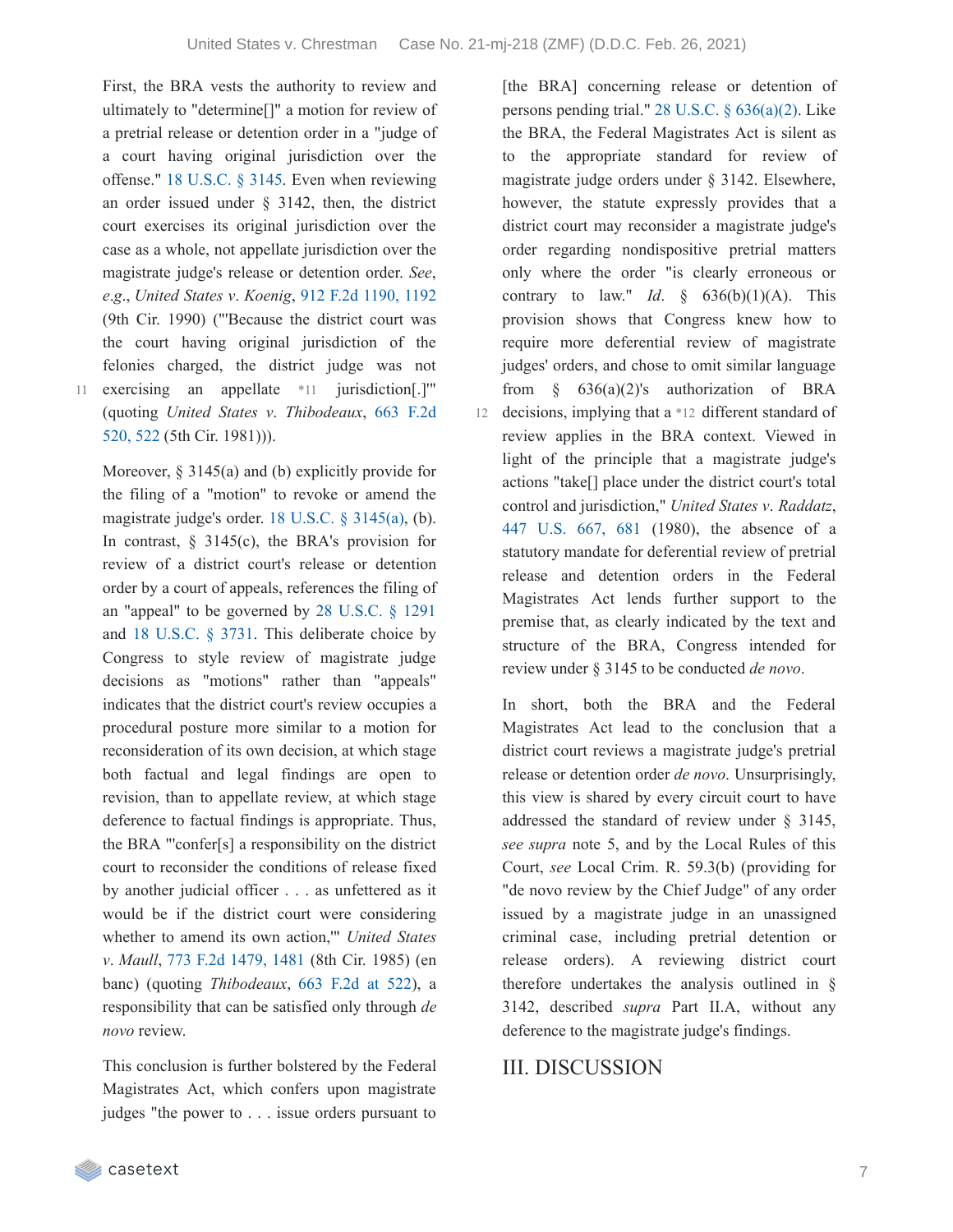14

The government contends that pretrial detention is warranted because defendant is charged with felonies involving the use of a "dangerous weapon" (the axe handle), triggering a pretrial detention hearing pursuant to 18 U.S.C. § 3142(f)  $(1)(E)$ , and [presenting,](https://casetext.com/statute/united-states-code/title-18-crimes-and-criminal-procedure/part-ii-criminal-procedure/chapter-207-release-and-detention-pending-judicial-proceedings/section-3142-release-or-detention-of-a-defendant-pending-trial) in the larger context of the offense conduct, a danger to the community. Gov't's Mot. at 20 (citing 18 U.S.C. § 3142(f)(1) (E)). The [government](https://casetext.com/statute/united-states-code/title-18-crimes-and-criminal-procedure/part-ii-criminal-procedure/chapter-207-release-and-detention-pending-judicial-proceedings/section-3142-release-or-detention-of-a-defendant-pending-trial) further argues that defendant poses both a flight risk and a serious risk that he will obstruct or attempt to obstruct justice. *Id*. (citing 18 U.S.C. §§ [3142\(f\)\(2\)\(A\),](https://casetext.com/statute/united-states-code/title-18-crimes-and-criminal-procedure/part-ii-criminal-procedure/chapter-207-release-and-detention-pending-judicial-proceedings/section-3142-release-or-detention-of-a-defendant-pending-trial)  $(B)$ <sup>[6](https://casetext.com/_print/doc/united-states-v-chrestman-2?_printIncludeHighlights=false&_printIncludeKeyPassages=false&_printIsTwoColumn=true&_printEmail=&_printHighlightsKey=#N197062)</sup> In considering the requisite § 3142(g) 13 factors, the Court concludes that \*13 the government has demonstrated, by clear and convincing evidence, that "no condition or

- combination of conditions will reasonably assure" the safety of the [community,](https://casetext.com/statute/united-states-code/title-18-crimes-and-criminal-procedure/part-ii-criminal-procedure/chapter-207-release-and-detention-pending-judicial-proceedings/section-3142-release-or-detention-of-a-defendant-pending-trial)  $18$  U.S.C.  $\S$  3142(e) (1), and therefore orders that the defendant be detained pending trial. The statutory factors are discussed *seriatim*.
	- 6 At the February 23, 2021 detention hearing, the government conceded that flight risk is "not . . . the strongest case on which [it] rel[ies]" in arguing for pretrial detention. Rather, the government "specifically [is] relying on the defendant's obstructive conduct and his risk of further obstruction in this case [and] also, his danger to the community[.]" Hr'g Tr. (Rough) at 20:12-16.

### **A. The Nature and Circumstances of the Offense**

The first statutory factor requires the Court to consider "the nature and circumstances of the offense charged, including whether the offense is a crime of violence."  $18$  U.S.C.  $\frac{6}{9}$  [3142\(g\)\(1\).](https://casetext.com/statute/united-states-code/title-18-crimes-and-criminal-procedure/part-ii-criminal-procedure/chapter-207-release-and-detention-pending-judicial-proceedings/section-3142-release-or-detention-of-a-defendant-pending-trial) Central to the circumstances of defendant's instant offenses is the fact that he was one of hundreds, if not thousands, of individuals who comprised the mob that assaulted the Capitol on January 6, 2021. Many of these individuals have already been charged with criminal offenses or soon will face criminal charges related to their conduct on that

day. The actions of this violent mob, particularly those members who breached police lines and gained entry to the Capitol, are reprehensible as offenses against morality, civic virtue, and the rule of law.

Nonetheless, not all of the rioters charged with offenses stemming from the January 6 attack will be held pending trial.<sup>[7](https://casetext.com/_print/doc/united-states-v-chrestman-2?_printIncludeHighlights=false&_printIncludeKeyPassages=false&_printIsTwoColumn=true&_printEmail=&_printHighlightsKey=#N197082)</sup> Nor has this Court uniformly granted the government's requests for pretrial detention. *See*, *e*.*g*., Min. Entry (Feb. 11, 2021), *United States v*. *Powell*, No. 21-mj-197- GMH-1 (D.D.C. Feb. 11, 2021) (denying the government's motion to review and reverse a magistrate judge's order releasing defendant pending trial); Min. Entry (Feb. 5, 2021), *United States v*. *Grif in*, No. 21-cr-92-TNM-1 (D.D.C. Feb. 5, 2021) (same). The BRA, of course, requires a reviewing court to assess the specific conduct of each defendant, but the \*14 varying results in these cases raise the natural question, given the undeniably traumatic events of January 6, of the standard against which a particular defendant's actions on that day should be evaluated. Before evaluating the nature and circumstances of defendant's specific conduct, then, consideration of the differentiating factors that warrant pretrial detention of certain defendants facing criminal liability for their participation in the mob and pretrial release of others is helpful.

> 7 Indeed, the government has not sought pretrial detention for numerous defendants, including some charged with serious felony offenses. *See*, *e*.*g*., Min. Entry (Jan. 15, 2021), *United States v*. *DeCarlo*, No. 21 cr-73 (BAH) (D.D.C. Jan. 15, 2021) (noting that the "[g]overnment does not seek . . . pretrial detention" of defendants charged with conspiracy against the United States, in violation of 18 [U.S.C.](https://casetext.com/statute/united-states-code/title-18-crimes-and-criminal-procedure/part-i-crimes/chapter-19-conspiracy/section-371-conspiracy-to-commit-offense-or-to-defraud-united-states) §§ 371 and 1512(c)(2)).

**1.** *Considerations Relevant to the Nature and Circumstances of Of enses Committed at the U***.***S***.** *Capitol on January 6* , *2021*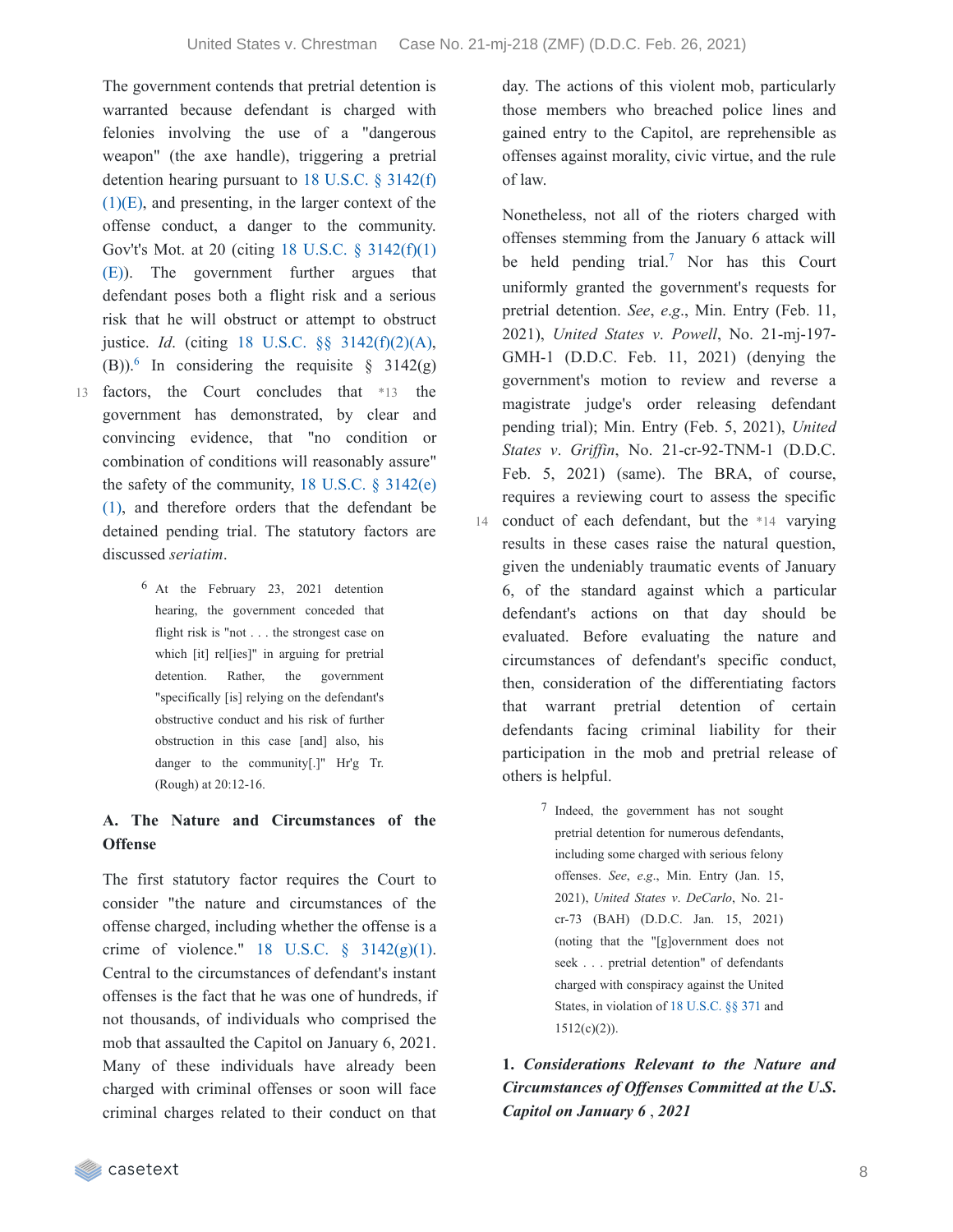In the course of this Court's consideration of motions for the pretrial release or detention of a number of defendants charged in relation to the events of January 6, several offense characteristics have emerged as guideposts in assessing, under §  $3142(g)(1)$ , the comparative culpability of a given defendant in relation to fellow rioters. The first differentiating factor, evident on the face of a criminal complaint, information, or indictment, is whether a defendant has been charged with felony or misdemeanor offenses. Felony charges are by definition more serious than misdemeanor charges; the nature of a felony offense is therefore substantially more likely to weigh in favor of pretrial detention than the nature of a misdemeanor offense.

Beyond this initial inquiry, the details of the charged conduct inform assessment of the nature and circumstances of the offense. The overarching goal of the § 3142(g) analysis—to ensure that the pretrial release of a defendant will not imperil "the safety of any other person and the community" and  $\S$  3142(g)(1)'s mandate that judges consider certain offense characteristics that might be probative of danger to the community suggest that a reviewing court should give weight to any particulars of the offense that indicate the defendant continues to pose a threat to public safety. 18 U.S.C. § [3142\(g\)](https://casetext.com/statute/united-states-code/title-18-crimes-and-criminal-procedure/part-ii-criminal-procedure/chapter-207-release-and-detention-pending-judicial-proceedings/section-3142-release-or-detention-of-a-defendant-pending-trial); *see also id*. § 3142(g) (1) (requiring that the reviewing court consider "whether the offense is a crime of violence, . . . a Federal crime of terrorism, or involves . . . a controlled substance, firearm, explosive, or

15

destructive device"). Thus, a number \*15 of considerations implicating the dangerousness inherent in a defendant's conduct on January 6 are relevant.

Two of these factors examine the defendant's conduct before January 6 in furtherance of the offenses charged. First, any indication that a defendant engaged in prior planning before arriving at the Capitol, for example, by obtaining weapons or tactical gear, suggests that he was not just caught up in the frenzy of the crowd, but instead came to Washington, D.C. with the intention of causing mayhem and disrupting the democratic process, mandated under the U.S. Constitution, of counting and certifying Electoral College votes. *See* U.S. Const. art. II, § 1, cl. 3. Likewise, a defendant's carrying or use during the riot of a dangerous weapon, whether a firearm, a large pipe, a wooden club, an axe handle, or other offensive-use implement, indicates at least some degree of preparation for the attack and an expectation that the need to engage in violence against law enforcement or, indeed, the Legislative branch, might arise. These motives and steps taken in anticipation of an attack on Congress speak volumes to both the gravity of the charged offense, as a premeditated component of an attempt to halt the operation of our democratic process, and the danger a defendant poses not just to the community in which he resides, but to the American public as a whole.

The next two factors scrutinize a defendant's role in relation to other rioters. Evidence of coordination with other participants before, during, or after the riot indicates that a defendant acted deliberately to amplify and assure the success of the breach of the Capitol. Similarly, a defendant who assumed either a formal or a de facto leadership role in the assault by encouraging other rioters' misconduct, for example, by urging rioters to advance on the Capitol or to confront law enforcement, may have inspired further 16 criminal conduct on the part of others. \*16 The presence of either of these factors enhances the defendant's responsibility for the destabilizing events of January 6 and thus the seriousness of his conduct.

In addition, a defendant's words and movements during the riot reflect the egregiousness of his conduct. A defendant who remained only on the grounds surrounding the Capitol exhibited less brazen disregard for restrictions on unlawful entrants than did a defendant who breached the interior of the Capitol building. The conduct of a defendant who injured, attempted to injure, or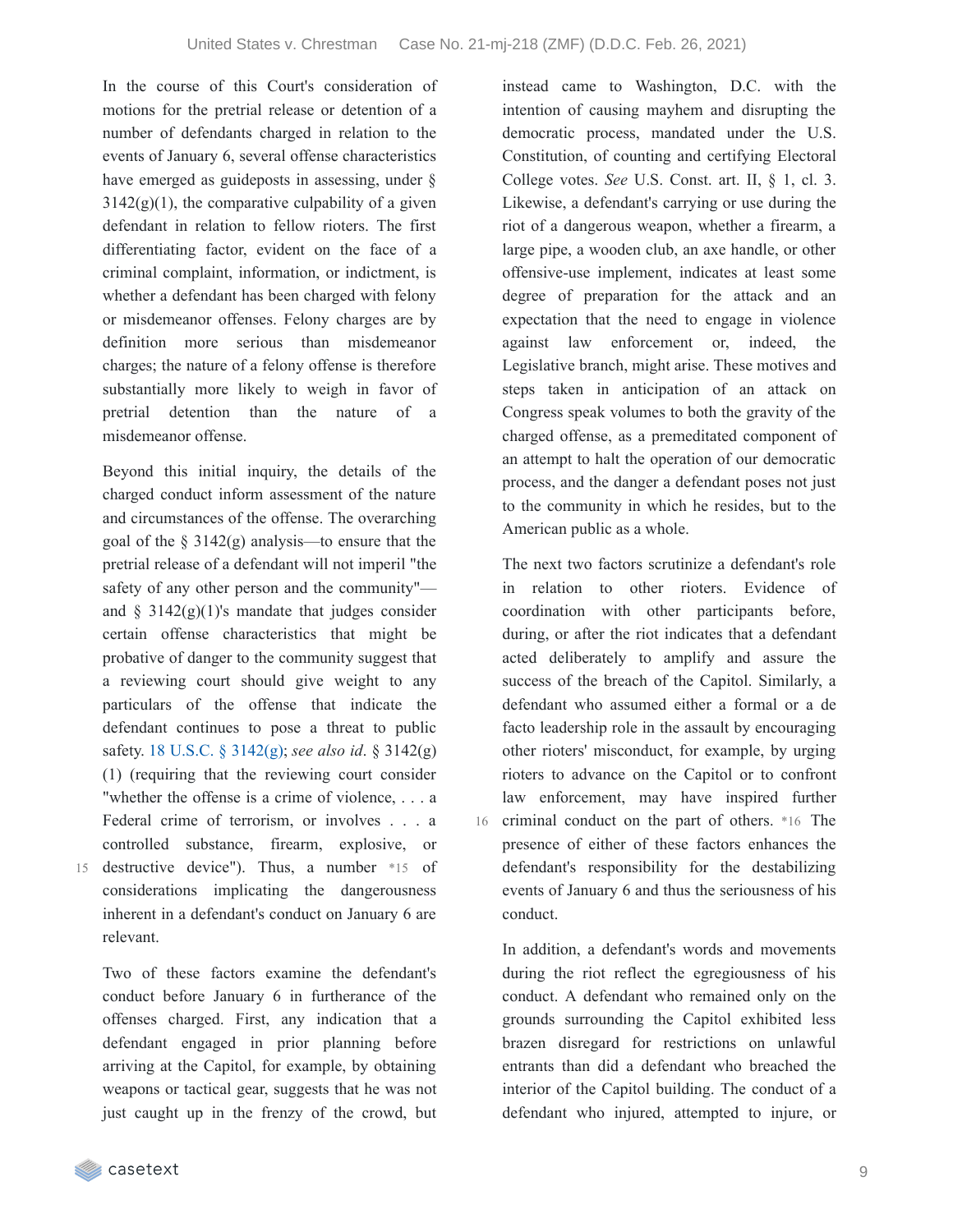threatened to injure others, or who damaged or attempted to damage federal property, is more troubling than the conduct of a defendant who, though unlawfully present in a restricted area, merely wandered the premises. Grave concerns are implicated if a defendant actively threatened or confronted federal officials or law enforcement, or otherwise promoted or celebrated efforts to disrupt the certification of the electoral vote count during the riot, thereby encouraging others to engage in such conduct. These factors measure the extent of a defendant's disregard for the institutions of government and the rule of law, qualities that bear on both the seriousness of the offense conduct and the ultimate inquiry of whether a defendant will comply with conditions of release meant to ensure the safety of the community.

Taken together, as applied to a given defendant, these considerations are probative of "the nature and [circumstances](https://casetext.com/statute/united-states-code/title-18-crimes-and-criminal-procedure/part-ii-criminal-procedure/chapter-207-release-and-detention-pending-judicial-proceedings/section-3142-release-or-detention-of-a-defendant-pending-trial) of the offense charged," 18 U.S.C.  $\S$  3142(g)(1), and, in turn, of the danger posed by the defendant, as explained *infra* Part III.D. Of course, individualized evaluation of each case may generate additional relevant offense characteristics or merit the conclusion that some of the considerations enumerated here are inapplicable or unpersuasive, and, of course, this is just one of the  $\S$  3142(g) factors. As a starting point, however, the factors described above offer a useful framework through which to contextualize 17 the nature and \*17 circumstances of offenses committed at the U.S. Capitol on January 6, 2021. The comparative severity of defendant's alleged conduct is assessed against this backdrop.

### **2.** *The Nature and Circumstances of Defendant's Of enses*

Consideration of every one of the factors outlined above demonstrates the gravity of defendant's offenses in the instant case. The factual proffer by the government is that defendant traveled from his home in Kansas to the nation's capital, prepared with an axe handle, a helmet, a gas mask, and tactical gear, to participate in a demonstration on

January 6, 2021. On that day, he assembled with other members of the Proud Boys, including some of his co-conspirators, and marched with them on the Capitol grounds. He, along with his coconspirators, pushed to the front of the crowd, toppling police barriers and overwhelming police lines as they advanced. Standing directly in front of a group of Capitol Police, defendant threatened the police, shouting "You shoot and I'll take your fucking ass out!" As he moved closer to the Capitol, defendant donned first his helmet and then his gas mask, and revealed his axe handle, ready for a violent confrontation. When his group finally breached the Capitol, defendant guided his co-conspirators' efforts to obstruct the metal barriers being lowered by law enforcement to prevent unlawful entry into the tunnels underneath the Capitol. He personally obstructed one barrier with his axe handle. Throughout these events, defendant appeared to act as a leader not only of his co-conspirators, but also of the gathering mob, encouraging them to "take" the Capitol and to interfere with Capitol Police as they attempted to arrest one individual. *See generally supra* Part I.A.

As a result of this conduct, defendant is charged with five serious felony offenses, outlined above, as well as a misdemeanor offense. One of the felony charges he faces, of Threatening to Assault a Federal Law Enforcement Officer in violation of 18 U.S.C.  $\S$  [115\(a\)\(1\)\(B\)](https://casetext.com/statute/united-states-code/title-18-crimes-and-criminal-procedure/part-i-crimes/chapter-7-assault/section-115-influencing-impeding-or-retaliating-against-a-federal-official-by-threatening-or-injuring-a-family-member), poses an inherent risk of danger to the community as a "crime of violence" \*18 within the meaning of § 3142(g). *See* 18 18 U.S.C. § [3142\(g\)\(1\);](https://casetext.com/statute/united-states-code/title-18-crimes-and-criminal-procedure/part-ii-criminal-procedure/chapter-207-release-and-detention-pending-judicial-proceedings/section-3142-release-or-detention-of-a-defendant-pending-trial) *id*. § 3156(a)(4) (defining a "crime of violence" under the BRA as "an offense that has an element of the offense the use, attempted use, or threatened use of physical force against the person or property of another"); *United States v*. *Kaetz*, No. [2:20-CR-1090-1,](https://casetext.com/case/united-states-v-kaetz-1#p4) 2021 WL 37925, at \*4 (D.N.J. Jan. 4, 2021) (treating a charge under 18 U.S.C.  $\S$  [115\(a\)\(1\)\(B\)](https://casetext.com/statute/united-states-code/title-18-crimes-and-criminal-procedure/part-i-crimes/chapter-7-assault/section-115-influencing-impeding-or-retaliating-against-a-federal-official-by-threatening-or-injuring-a-family-member) as a "crime of violence" under  $\S 3142(g)(1)$  $\S 3142(g)(1)$ ).

The remaining felony charges are not crimes of violence, but defendant's underlying conduct clearly demonstrates a risk of danger to the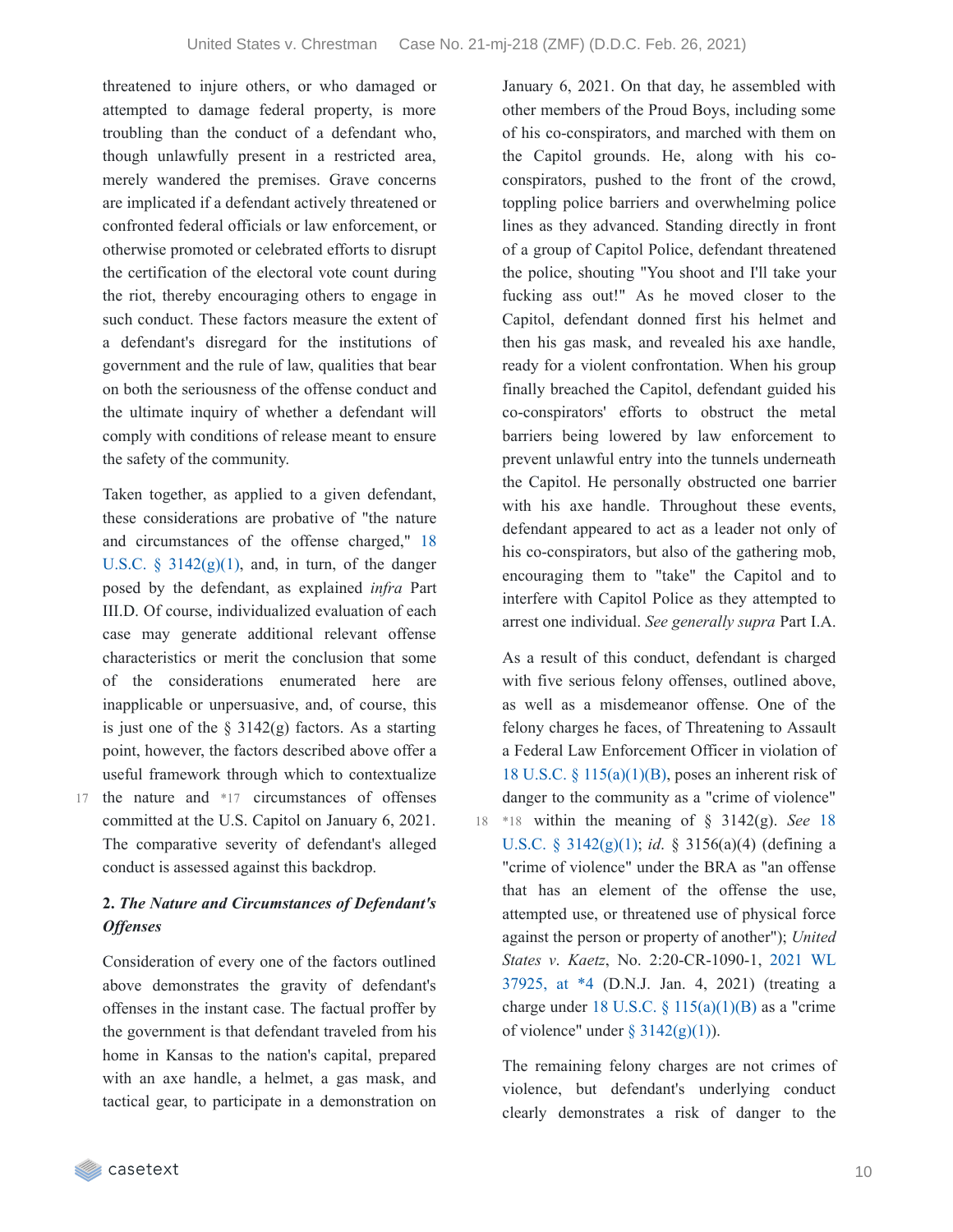community. Defendant was not just an enthusiastic participant in the Capitol riot. He came to Washington, D.C. ready for a fight, armed with tactical gear and a weapon; coordinated with his fellow Proud Boys and others before and during the assault on the Capitol; and led his coconspirators through the Capitol grounds and into the building, shouting at the crowd to "take" the Capitol. This defendant's actions were specifically designed to impede law enforcement. He confronted the Capitol Police at every opportunity, threatened them, and encouraged the mob to stop them from carrying out their duties. Finally, he deployed his axe handle and directed his coconspirators in a scheme to prevent Capitol Police from securing areas of the Capitol with metal barriers. In short, he sought and succeeded in creating mayhem on Capitol grounds and interfering with the Capitol Police, all in furtherance of the goal of disrupting Congress's fulfillment of its constitutional duty to certify the vote count of the Electoral College and thus interfering with—or even preventing—the peaceful transition of power. The nature and circumstances of defendant's offenses evince a clear disregard for the law, concerted and deliberate efforts to undermine law enforcement, and an apparent willingness to take coordinated, pre-planned, and egregious actions to achieve his unlawful aims, all of which indicate that he poses a danger to the community. This first factor 19 weighs heavily in favor of detention. \*19

**B. The Weight of the Evidence Against the Defendant**

The weight of the evidence against defendant is overwhelming and also strongly favors detention. Nonetheless, defendant contends that he may have a defense that would undercut this evidence and even immunize his conduct from criminal liability. Not so.

#### **1.** *Description of Overwhelming Evidence*

According to the government, "[d]ozens of videos and photographs exist to prove" not only the defendant's participation in the Capitol riot, but also the specific actions of which he is accused. Gov't's Mot. at 21. As described more fully *supra* Part I.A, photos and video footage clearly show defendant in the front of the crowd, interfering with police barriers, confronting and threatening law enforcement, encouraging the crowd to "take" the Capitol, and leading the mob and his coconspirators in efforts to keep the metal barriers in the Capitol tunnels from closing, including by using his axe handle. In addition, the government has obtained records from Google showing that a Google account associated with defendant's cell phone number was connected to Google services in or around the Capitol on January 6, 2021. Aff. ¶ 14.

## **2.** *"Following Instructions" Defense Is Likely Inapplicable and Dangerous*

Defendant does not challenge this flood of evidence against him. Rather, he asks the Court to adopt the mindset of a Proud Boy gang member in the months leading up to January 6, watching as his gang "gain[ed] entry into the Republican mainstream," with Proud Boy leader Enrique Tarrio earning a position in former President Trump's reelection campaign and the Trump campaign turning a blind eye to "the organized participation of Proud Boy rallies merging into Trump events." Def.'s Mem. at 5 (internal quotation marks and citations omitted). This expressed public support, according to defendant, culminated in President Trump telling the Proud Boys to "stand back and stand by," a phrase "they understood . . . as a call to arms and preparedness." *Id*. (internal quotation marks and citations omitted). He and his fellow Proud \*20 Boys, along with many others, thus concluded that they "ha[d] the implicit approval of the state" and so "acted on January 6." *Id*. at 6. He further contends that when President Trump addressed the demonstrators on January 6, before they marched on the Capitol, and encouraged them to "stop the 20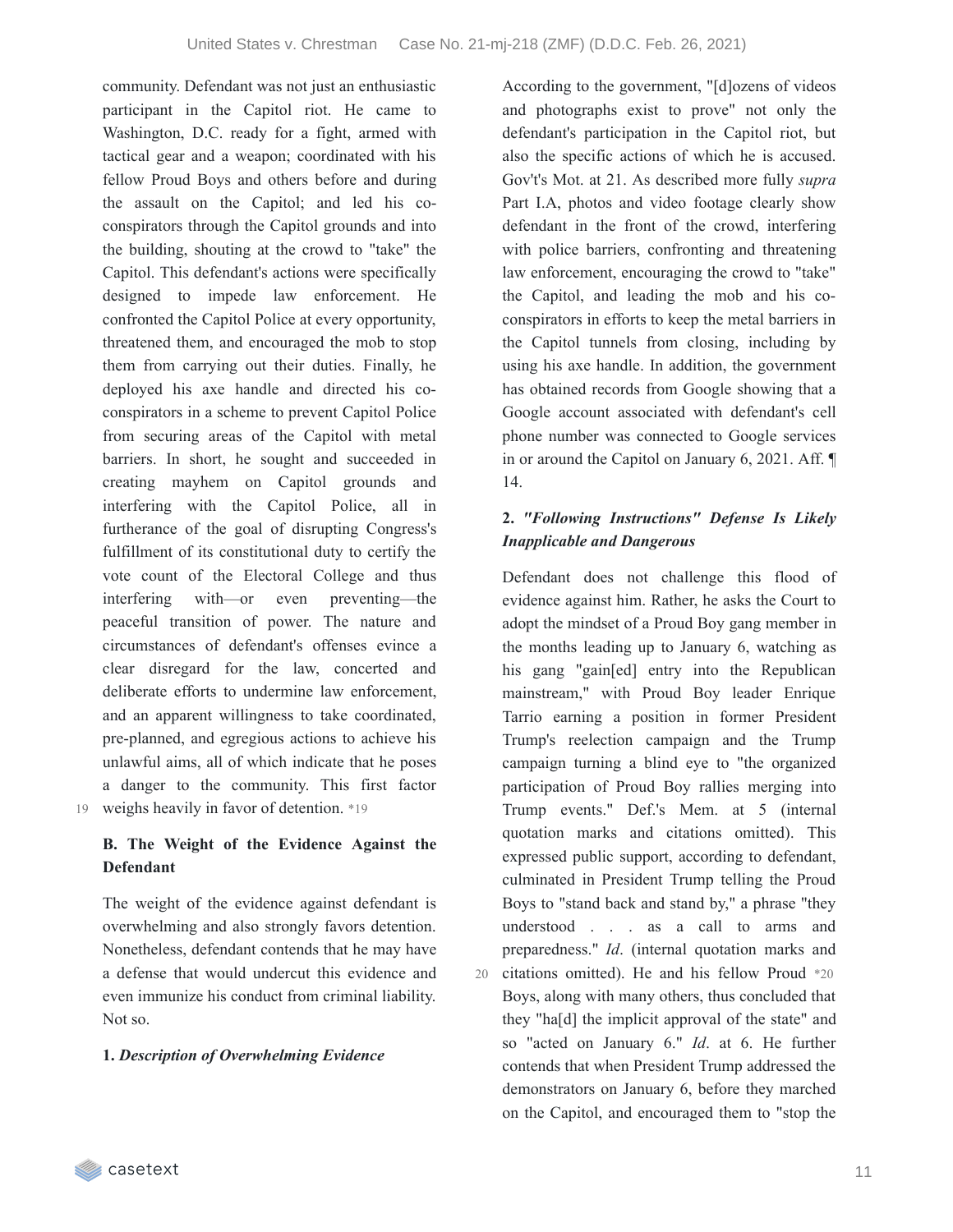steal" (a reference to the constitutionally mandated ratification of the results of the 2020 Presidential Election), he "told the assembled rabble what they must do"—that is, prevent the certification of the electoral vote count—and "they followed his instructions." *Id*. at 10.

In light of this background for the events of January 6 and his own activities, defendant contends that the strength of the evidence against him is ephemeral since he "likely has a viable defense" to criminal liability under the Due Process Clause, *id*. at 7, because he believed that he "had an official endorsement" for his conduct on January 6, *id*. at 5. He argues, relying on a trilogy of Supreme Court cases, that "[a]cting at the behest or permission of federal official has long been recognized as a defense to criminal charges," *id*. at 7, because "[c]onvicting 'a citizen for exercising a privilege which the State had clearly told him was available to him' violates the Due Process Clause," *id*. at 11 (quoting *Cox v*. *Louisiana*, 379 [U.S.](https://casetext.com/case/cox-v-louisiana-2#p571) 559, 571 (1965)). President Trump, in defendant's view, "gave that permission and privilege to the assembled mob on January 6," *id*., and defendant therefore cannot be punished for acting in accord with the then-President's words.

This theory has not been fully briefed by the parties, and the question of former President Trump's responsibility, legal, moral, or otherwise, for the events of January 6, 2021 is not before this Court. Defendant presents this defense only for the limited purpose of counterbalancing the overwhelming weight of the evidence against him. Nonetheless, in order to measure properly defendant's potential privilege against liability against the government's proffer, some exploration of the proposed due process defense is necessary. 21 \*21

Defendant invokes a novel iteration of a complete defense to criminal liability that arises when an individual criminally prosecuted for an offense reasonably relied on statements made by a government official charged with "interpreting, administering, or enforcing the law defining the offense" and those statements actively misled the individual to believe that his or her conduct was legal. *United States v*. *Cox*, 906 F.3d [1170,](https://casetext.com/case/united-states-v-cox-2003#p1191) 1191 (10th Cir. 2018) (internal quotation marks and citations omitted) (outlining the elements of the defense). "The defense . . . is based on fundamental fairness concerns of the Due Process Clause," *United States v*. *Spires*, 79 F.3d [464,](https://casetext.com/case/us-v-spires-4#p466) 466 (5th Cir. 1996), and thus relies on an assessment of whether the challenged prosecution "offends some principle of justice so rooted in the traditions and conscience of our people as to be ranked as [fundamental,"](https://casetext.com/case/patterson-v-new-york#p202) *Patterson v*. *New York*, 432 U.S. 197, 202 (1977) (internal quotation marks and citation omitted), because of the lack of notice and fairness to the charged defendant. The Supreme Court recognized this defense, sometimes called "entrapment by estoppel," in three cases, *Raley v*. *Ohio*, 360 [U.S.](https://casetext.com/case/raley-v-ohio) 423 (1959), *Cox v*. *[Louisiana](https://casetext.com/case/cox-v-louisiana-2)*, 379 U.S. 559 (1965), and *United States v*. *Pennsylvania Industrial Chemical Corp*. ("*PICCO*"), 411 [U.S.](https://casetext.com/case/united-states-v-pennsylvania-chem-corp) 655 (1973). Examination of these decisions shows first, that entrapment by estoppel is a narrowly tailored defense, available in very limited circumstances, and second, that this defense does not excuse defendant's conduct in the instant case.

In *Raley*, the Supreme Court set aside the convictions under state law of three individuals who refused to answer the questions of the Ohio Un-American Activities Commission, in reliance on inaccurate representations by the Commission "that they had a right to rely on the privilege against self-incrimination" under the Ohio Constitution, a privilege that had been eliminated by statute in the context of proceedings before the Commission. 360 [U.S.](https://casetext.com/case/raley-v-ohio#p425) at 425; *see also id*. at 437. The Court found that conviction under such 22 circumstances violated the Due \*22 Process Clause of the Fourteenth Amendment because "to sustain [the convictions] . . . would be to sanction the most indefensible sort of entrapment by the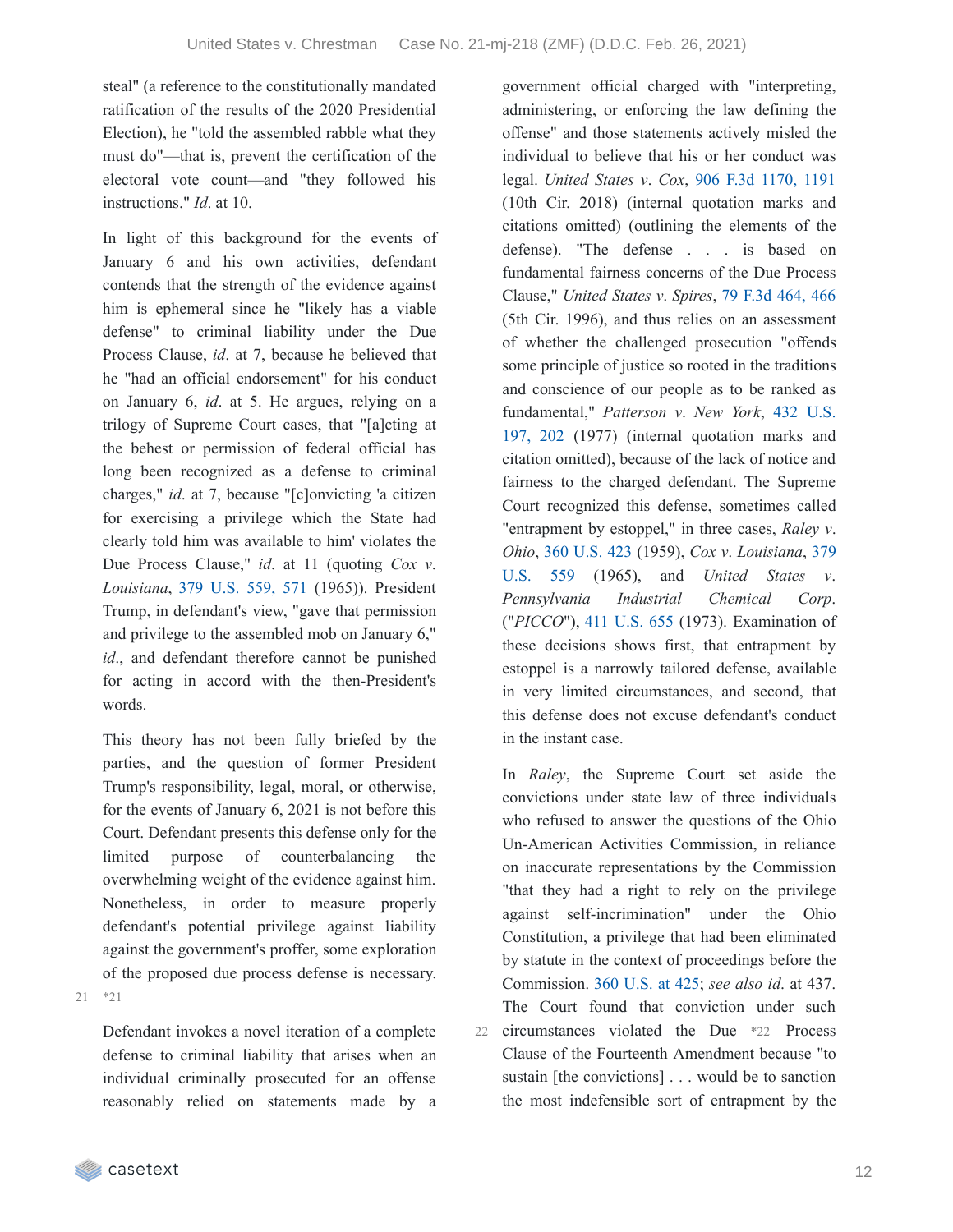State—convicting a citizen for exercising a privilege which the State clearly had told him was available to him." *Id*. at 438. In reaching this conclusion, the Court emphasized both that "the Chairman of the Commission, who clearly appeared to be the agent of the State in a position to give such assurances," *id*. at 437, gave the defendants the erroneous advice, and that the content of the advice constituted "active misleading," *id*. at 438.

The Court applied this holding in *Cox* to reverse the conviction of a protester who had led a group of 2,000 in a civil rights march across the street from a courthouse and was later prosecuted for violating an [anti-picketing](https://casetext.com/case/cox-v-louisiana-2#p564) statute. 379 U.S. at 564-65. The state statute in question prohibited demonstrations "'near'" a courthouse, without defining that term. *Id*. at 560 (quoting La. Rev. Stat. § 14:401 (Cum. Supp. 1962)). The [protestors](https://casetext.com/statute/louisiana-revised-statutes/revised-statutes/title-14-criminal-law/chapter-2-miscellaneous-crimes-and-offenses/part-v-offenses-affecting-law-enforcement/section-14401-demonstrations-in-or-near-building-housing-a-court-or-occupied-as-residence-by-judge-juror-witness-or-court-officer) had been "affirmatively told" by "the highest police officials of the city, in the presence of the Sheriff and Mayor," that a protest across the street was lawful. *Id*. at 571. The Court determined that the inherent ambiguity in the term "near" necessarily "fores[aw] a degree of on-the-spot administrative interpretation by officials charged with responsibility for administering and enforcing it," and thus found that the demonstrators "would justifiably tend to rely on [the police's] administrative interpretation of how 'near' the courthouse a particular demonstration might take place." *Id*. at 568-69. Analogizing to *Raley*, the Court concluded that "[t]he Due Process Clause does not permit convictions to be obtained under such circumstances." *Id*. at 571. The Court was careful, however, to cabin the reach of this emerging defense, noting that "this limited administrative regulation of traffic" did not "constitute a waiver of law . . . beyond the power 23 of the police," and \*23 distinguishing the facts of the case from a hypothetical situation in which an

official might purport to "allow[] one to commit, for example, murder or robbery." *Id*. at 569.

Finally, the Court in *PICCO* recognized the availability of an entrapment by estoppel defense to a corporation that was convicted for violating a statute prohibiting the discharge of refuse into navigable waters, after acting in reliance on the Army Corps of Engineers' "longstanding, official administrative construction" of the term "navigable waters." 411 [U.S.](https://casetext.com/case/united-states-v-pennsylvania-chem-corp#p670) at 670; *see also id*. at 658-60, 672-75. Finding that the company "had a right to look to the Corps of Engineers' regulations for guidance" because "[t]he Corps [was] the responsible administrative agency under the [statute]," the Court concluded, "to the extent that the regulations deprived PICCO of fair warning as to what conduct the Government intended to make criminal, . . . there can be no doubt that traditional notions of fairness inherent in our system of criminal justice prevent the Government from proceeding with the prosecution." *Id*. at 674. Thus, the corporation was entitled to present evidence in support of the defense at trial.

Together, this trilogy of cases gives rise to an entrapment by estoppel defense under the Due Process Clause. That defense, however, is far more restricted than the capacious interpretation suggested by defendant, that "[i]f a federal official directs or permits a citizen to perform an act, the federal government cannot punish that act under the Due Process Clause." Def.'s Mem. at 7. The few courts of appeals decisions to have addressed the reach of this trilogy of cases beyond their facts have distilled the limitations inherent in the facts of *Raley*, *Cox*, and *PICCO* into a fairly restrictive definition of the entrapment by estoppel defense that sets a high bar for defendants seeking to invoke it. Thus, "[t]o win an entrapment-byestoppel claim, a defendant criminally prosecuted for an offense must prove (1) that a government agent actively misled him about the state of the law defining the offense; (2) that the government agent was \*24 responsible for interpreting, administering, or enforcing the law defining the offense; (3) that the defendant actually relied on the agent's misleading pronouncement in 24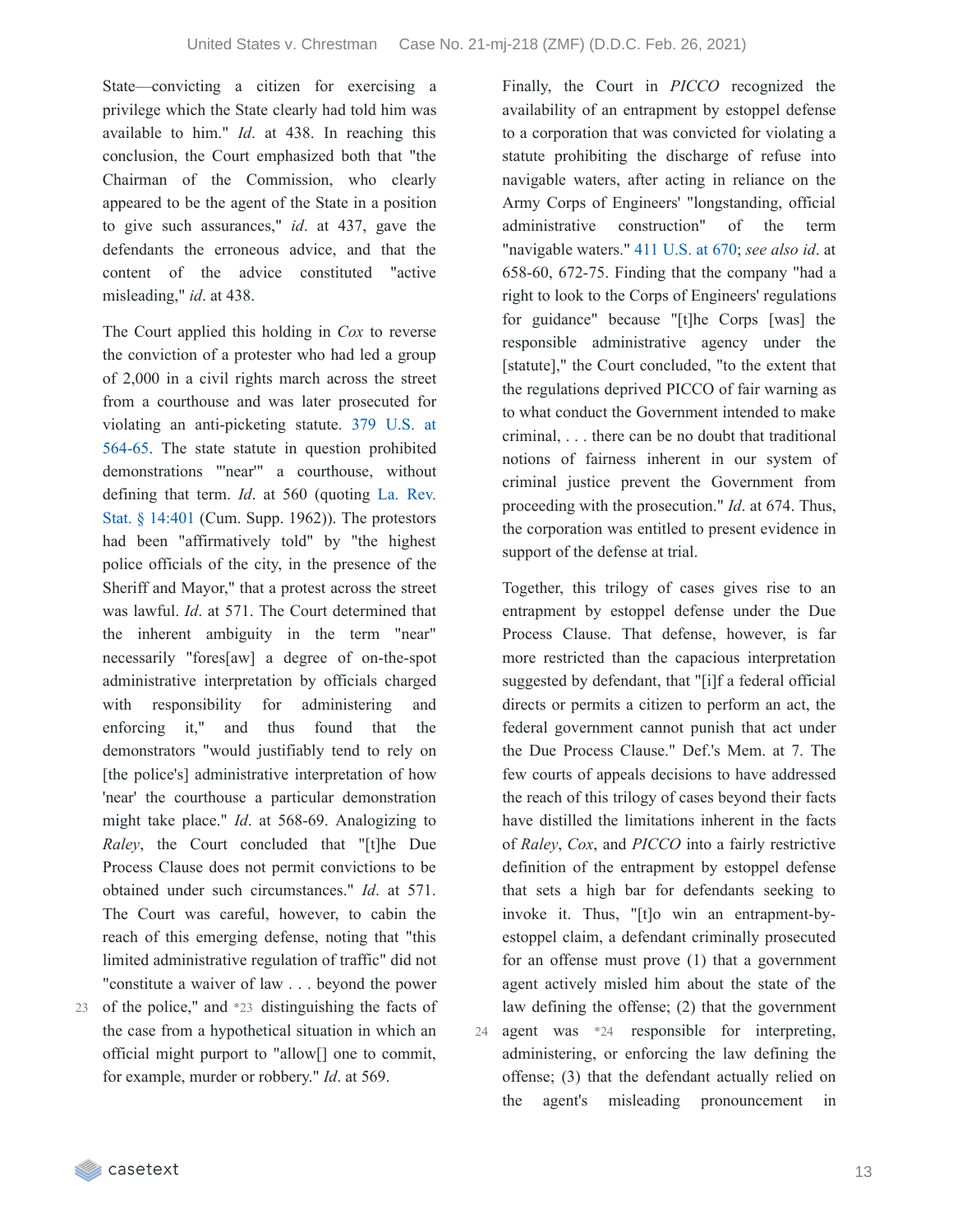committing the offense; and (4) that the defendant's reliance was reasonable in light of the identity of the agent, the point of law misrepresented, and the substance of the misrepresentation." *Cox*, 906 F.3d at [1191](https://casetext.com/case/united-states-v-cox-2003#p1191) (internal quotation marks and citations omitted). [8](https://casetext.com/_print/doc/united-states-v-chrestman-2?_printIncludeHighlights=false&_printIncludeKeyPassages=false&_printIsTwoColumn=true&_printEmail=&_printHighlightsKey=#N197381)

> 8 *See also*, *e*.*g*., *Garcia v*. *Does*, 779 F.3d 84, 95 (2d Cir. 2015) (en banc) (declining to extend the defense to a case that, like *Cox v*. *Louisiana*, involved the location and movements of protestors who argued that their prosecuted conduct had been implicitly approved by the police, but could not show that it was "affirmatively authorized by the police"); *United States v*. *Caron*, 64 F.3d 713, [716-17](https://casetext.com/case/us-v-caron-3#p716) (1st Cir. 1995) (refusing to extend *Raley* and *Cox* to cover representations made by government officials with respect to laws over which they lacked jurisdiction); *United States v*. *Tallmadge*, 829 F.2d [767,](https://casetext.com/case/us-v-tallmadge#p774) 774 (9th Cir. 1987) (noting that "to establish the defense . . . the defendant must establish 'that his reliance on the misleading information was reasonable—in the sense that a person sincerely desirous of obeying the law would have accepted the information as true, and would not have been put on notice to make further inquiries" (quoting *United States v*. *Lansing*, 424 F.2d 225, 227 (9th Cir. 1970))); *[Dellums](https://casetext.com/case/united-states-v-lansing-2#p227) v*. *Powell*, 566 F.2d 167, [182-83](https://casetext.com/case/dellums-v-powell-3#p182) (D.C. Cir. 1977) (recognizing the defense only on facts substantially similar to those of *Cox v*. *Louisiana*).

The Court need not dally over the particulars of the defense to observe that, as applied generally to charged offenses arising out of the January 6, 2021 assault on the Capitol, an entrapment by estoppel defense is likely to fail. Central to *Raley*, *Cox*, and *PICCO* is the fact that the government actors in question provided relatively narrow misstatements of the law that bore directly on a defendant's specific conduct. Each case involved either a misunderstanding of the controlling law or an effort by a government actor to answer to complex

or ambiguous legal questions defining the scope of prohibited conduct under a given statute. Though the impact of the misrepresentations in these cases was ultimately to "forgive a breach of the criminal laws," *Cox*, 379 [U.S.](https://casetext.com/case/cox-v-louisiana-2#p588) at 588 (Clark, J., concurring in part and dissenting in part), none of the statements made by these actors implicated the potential "waiver of law," or indeed, any intention to encourage the defendants to circumvent the law, that the *Cox* majority suggested would fall beyond the reach of the entrapment by estoppel defense, *id*. at 569. Moreover, in all three cases, the government actors' statements were made in the 25 specific exercise of the powers lawfully \*25 entrusted to them, of examining witnesses at Commission hearings, monitoring the location of demonstrations, and issuing technical regulations under a particular statute, respectively.

In contrast, January 6 defendants asserting the entrapment by estoppel defense could not argue that they were at all uncertain as to whether their conduct ran afoul of the criminal law, given the obvious police barricades, police lines, and police orders restricting entry at the Capitol. Rather, they would contend, as defendant does here, that "[t]he former President gave th[e] permission and privilege to the assembled mob on January 6" to violate the law. Def.'s Mem. at 11. The defense would not be premised, as it was in *Raley*, *Cox*, and *PICCO*, on a defendant's confusion about the state of the law and a government official's clarifying, if inaccurate, representations. It would instead rely on the premise that a defendant, though aware that his intended conduct was illegal, acted under the belief President Trump had waived the entire corpus of criminal law as it applied to the mob.

Setting aside the question of whether such a belief was reasonable or rational, as the entrapment by estoppel defense requires, *Cox* unambiguously forecloses the availability of the defense in cases where a government actor's statements constitute "a waiver of law" beyond his or her lawful authority. 379 [U.S.](https://casetext.com/case/cox-v-louisiana-2#p569) at 569. Defendant argues that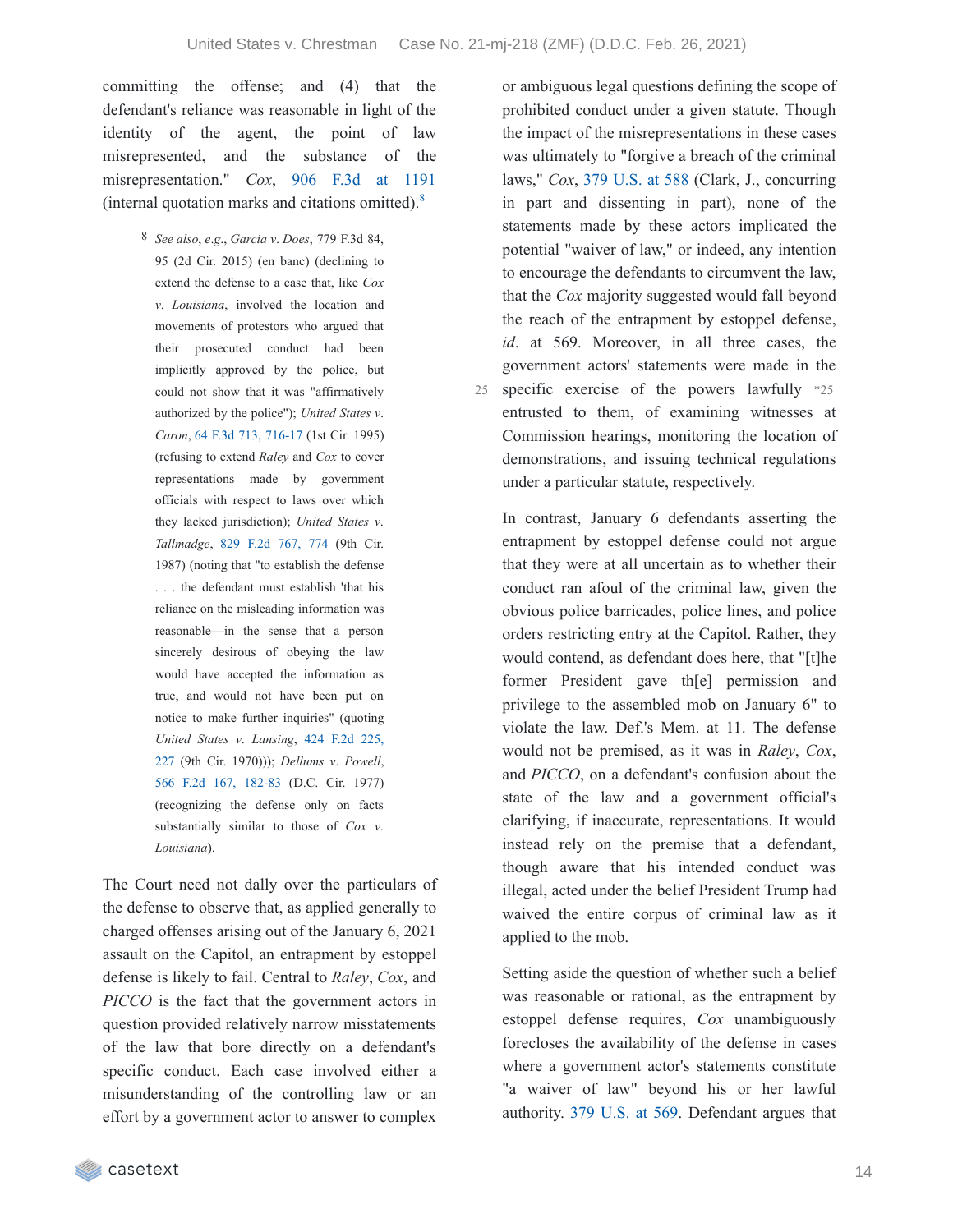former President Trump's position on January 6 as "[t]he American head of state" clothed his statements to the mob with authority. Def.'s Mem. at 11. No American President holds the power to sanction unlawful actions because this would make a farce of the rule of law. Just as the Supreme Court made clear in *Cox* that no Chief of Police could sanction "murder<sup>[]</sup> or robbery," 379 U.S. at 569, [notwithstanding](https://casetext.com/case/cox-v-louisiana-2#p569) this position of authority, no President may unilaterally abrogate criminal laws duly enacted by Congress as they apply to a subgroup of his most vehement supporters. Accepting that premise, even for the limited purpose of immunizing defendant and others \*26 similarly situated from criminal liability, would require this Court to accept that the President may prospectively shield whomever he pleases from prosecution simply by advising them that their conduct is lawful, in dereliction of his constitutional obligation to "take Care that the Laws be faithfully executed." U.S. Const. art. II, § 3. That proposition is beyond the constitutional pale, and thus beyond the lawful powers of the President.

Even more troubling than the implication that the President can waive statutory law is the suggestion that the President can sanction conduct that strikes at the very heart of the Constitution and thus immunize from criminal liability those who seek to destabilize or even topple the constitutional order. In addition to his obligation to faithfully execute the laws of the United States, including the Constitution, the President takes an oath to "preserve, protect and defend the Constitution." U.S. Const. art. II, § 1, cl. 8. He cannot, in keeping with his constitutional function and his responsibilities under Article II, lawfully permit actions that directly undermine the Constitution. Thus, a President cannot, within the confines of his constitutional authority, prevent the constitutionally mandated certification of the results of a Presidential Election or encourage others to do so on his behalf, nor can he direct an assault on the coequal Legislative branch of

government. Were a President to attempt to condone such conduct, he would act *ultra vires* and thus without the force of his constitutional authority. *See*, *e*.*g*., *Youngstown Sheet & Tube Co*. *v*. *Sawyer*, 343 U.S. 579, [588-89,](https://casetext.com/case/youngstown-co-v-sawyer#p588) 614 (1952) (enjoining actions taken by the President that exceeded his constitutional powers). Put simply, even if former President Trump in fact, as defendant suggests, "told the assembled rabble what they must do," (i.e., attack the Capitol and disrupt the certification of the electoral vote count) and "ratified their actions," Def.'s Mem. at 10, he acted "beyond [his] power" as President, *Cox*, 379  $27$  \*27 U.S. at 569, and his [statements](https://casetext.com/case/cox-v-louisiana-2#p569) would not immunize defendants charged with offenses arising from the January 6 assault on the Capitol from criminal liability.

The evident limitations on the entrapment by estoppel defense make highly unlikely that this defense will prevail or be "viable" and therefore does little to outweigh the overwhelming evidence against defendant proffered by the government for the purposes of assessment under  $\S$  3142(g)(2). The second statutory factor thus strongly favors detention.

### **C. The History and Characteristics of the Defendant**

The third factor requires examination of defendant's history and characteristics and also weighs in favor of detention. Defendant has a very limited criminal history, if any. Gov't's Mot. at 21; *Chrestman*, 2021 WL 66318[9](https://casetext.com/_print/doc/united-states-v-chrestman-2?_printIncludeHighlights=false&_printIncludeKeyPassages=false&_printIsTwoColumn=true&_printEmail=&_printHighlightsKey=#N197474), at \*7.<sup>9</sup> Moreover, he has fairly strong ties to the area in which he resides. As the Magistrate Judge who granted release noted, defendant has lived in the Kansas City, Kansas area for seventeen years, currently resides with his partner, and has relationships with his three children who live nearby, the youngest of whom lives with defendant part-time. *Chrestman*, 2021 WL 663189, at \*7. Though defendant has been unemployed for nearly a year due to the COVID-19 pandemic, he was regularly employed as a sheet metal worker for fourteen years before

26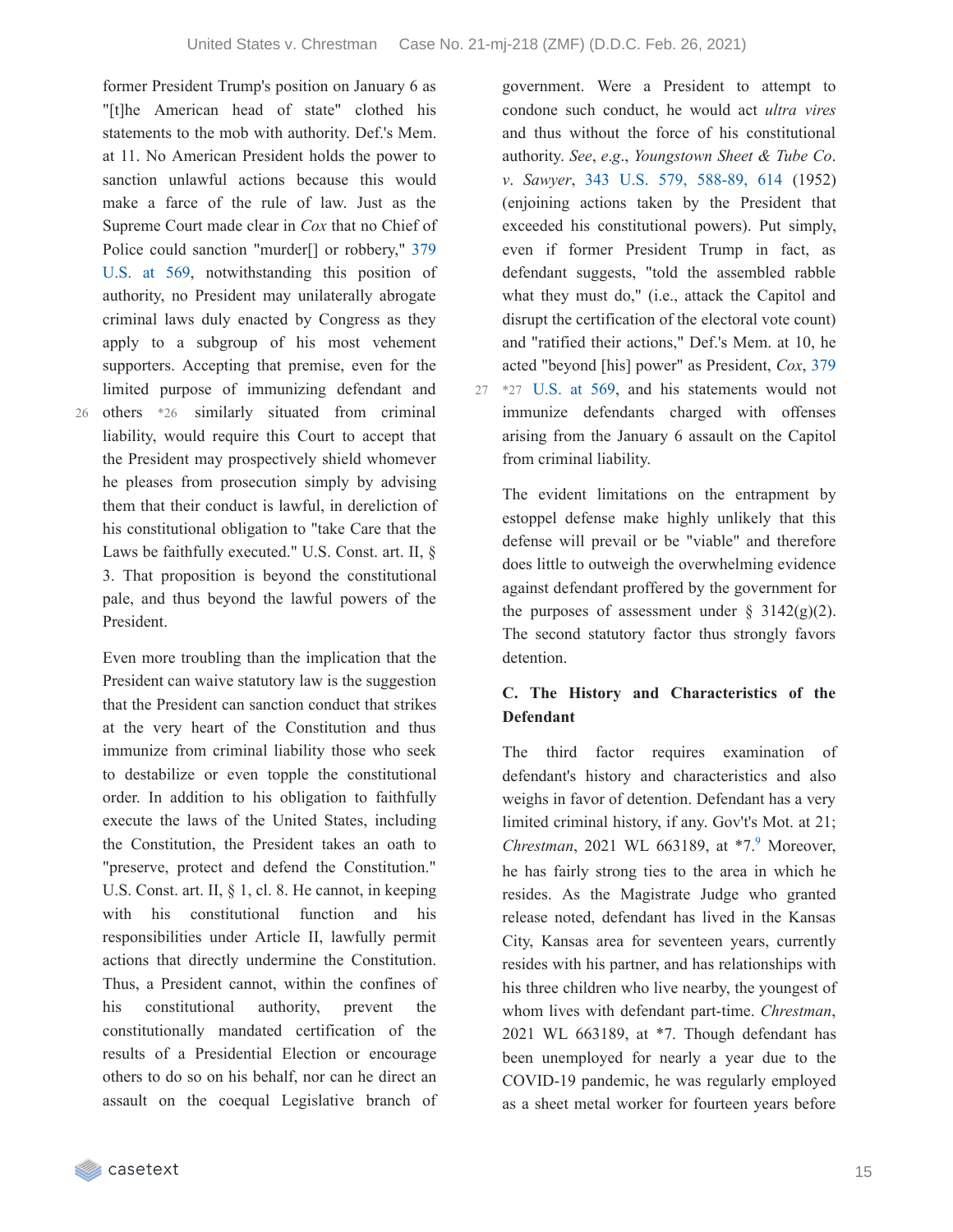29

losing work. *Id*.; Def.'s Mem. at 11 & Attach. 1. He is a veteran of the United States Army, and was honorably discharged. Def.'s Mem. at 11.

> 9 The parties dispute whether defendant has a prior arrest for a firearms-related offense in the mid-1990s, Gov't's Mot. at 21; Hr'g Tr. (Rough) at 26:13-19, but the government does not contend that defendant has any criminal history beyond this possible arrest, Gov't's Mot. at 21. ----- ---

These factors are to defendant's credit, and indicate that he does not pose a flight risk, but his more recent behavior surrounding the events January 6 gives rise to significant concerns about the danger he may present to the community. As explained above, the extent of his involvement in the mob clearly poses a danger. In addition, in the nearly two months that have \*28 passed since 28 January 6, defendant has not exhibited any remorse for what occurred at the Capitol. Nothing in the record suggests that he has any remorse about the events of January 6 or disclaimed the beliefs and gang membership animating his actions on that day, and thus there is no evidentiary basis to assume that defendant will refrain from similar activities, if instructed, in the future.

Further, defendant's conduct upon his return to his home in Kansas after January 6 raises concern about whether he was trying to obstruct or conceal evidence. Defendant was aware by February 4, 2021, at the latest, after the *Kansas City Star* requested an interview about his role in the Capitol riot and published an article indicating that multiple sources had identified him to the FBI, that he was under investigation and might face charges. Def.'s Mem. at 1-2. As his counsel notes, defendant's first step was to contact an attorney, not to flee. *Id*. He did not evade arrest—the FBI found him at his home on February 11, 2021—but he also did not voluntarily surrender. Def.'s Mem. at 2.

Moreover, the government proffers that, when law enforcement searched defendant's home at the time of his arrest, a number of items that could, in combination with the extensive photo and video evidence, corroborate his role in the events of January 6, were missing. Officers did not find any camouflage clothing or any tactical gear, such as the black helmet marked with orange tape or the gas mask defendant was seen wearing at the Capitol. Gov't's Mot. at 17. They located his cell phone hidden in a dresser drawer in the bedroom of his six-year-old child. *Id*. Law enforcement recovered one handgun from a vehicle parked outside defendant's home, Hr'g Tr. (Rough) at 22:20-23:4, but did not find the rifle marked with the Proud Boys acronym or any other firearm, Gov't's Mot. at 17-18. In an interview with law enforcement, one of defendant's co-conspirators revealed that defendant gave that rifle, and other firearms, to the co- \*29 conspirator for safekeeping upon their return to Kansas from Washington, D.C. *Id*. at 18. In other words, these firearms are not in law enforcement custody but in the keeping of defendant's friend and therefore retrievable.

Altogether, this collection of missing items gives rise to the inference that defendant may have tried to conceal or discard evidence while trying to stay a step ahead of the investigation against him, and may, if released, take further steps to impede the investigation. In this regard, the government has raised concern that defendant "poses a risk to intimidate both known and unknown coconspirators" if released pending trial "because others in his conspiracy have spoken with law enforcement about the defendant's actions and may wish to continue providing information to law enforcement." Gov't's Mot. at 23. In the government's view, the evidence so far "points to [defendant] being . . . the primary player in this conspiracy," Hr'g Tr. (Rough) at 16:10-12, and the government therefore fears that, if defendant believes co-conspirators' "continued discussion[s]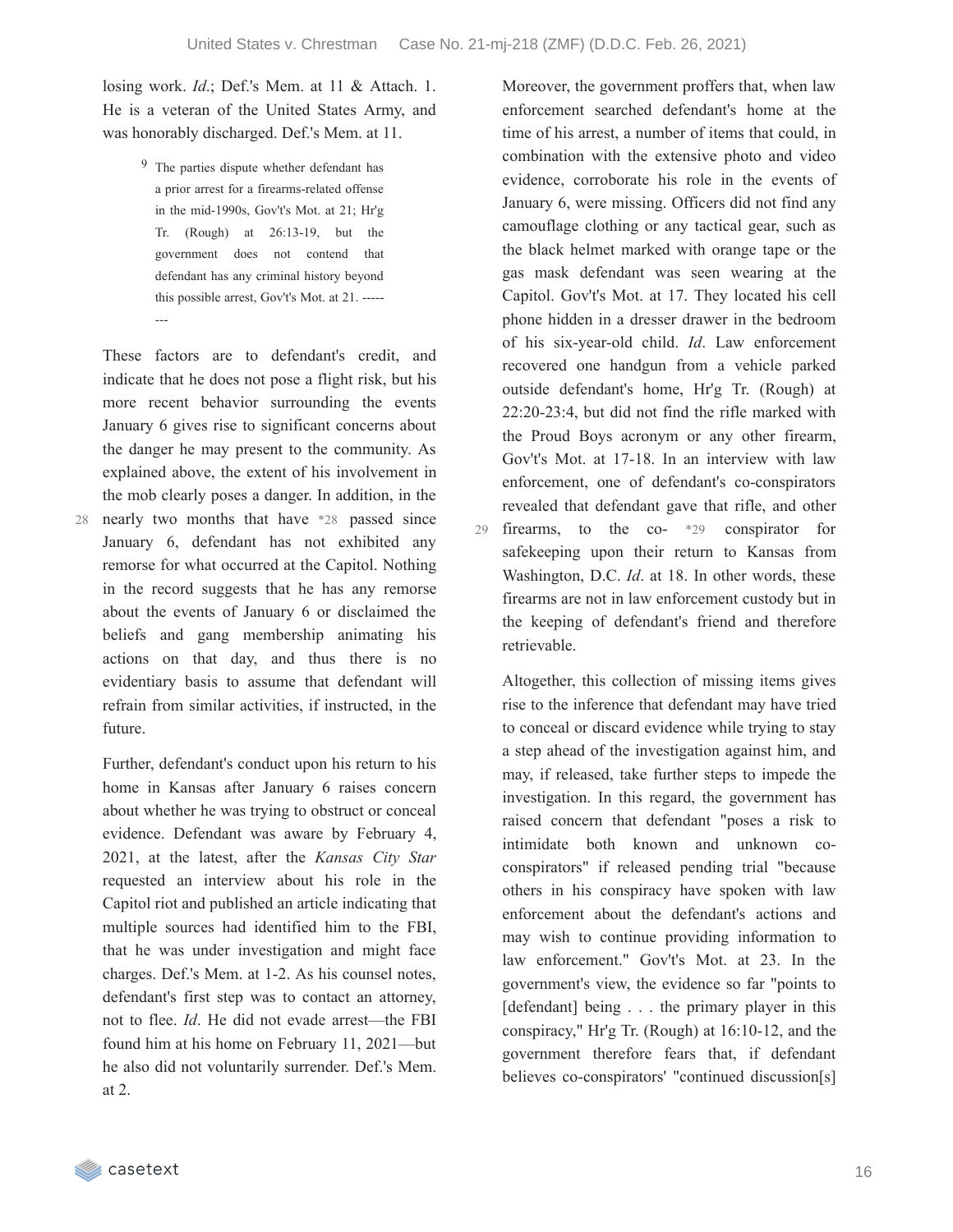with law enforcement . . . [will] further incriminate[]" him, he may seek to interfere with their cooperation, *id*. at 16:12-14.

In short, the fact that defendant did not flee or evade arrest does little to mitigate the heavy weight of the other factors favoring detention, given the clear danger he poses to the community and the fact that he engaged in conduct after January 6, 2021 that may have resulted in missing or obstructed evidence.

### **D. The Nature and Seriousness of the Danger Posed by Defendant's Release**

The fourth factor, the nature and seriousness of the danger to the community posed by the defendant's release, also weighs heavily in favor of detention. In reaching this conclusion, the same considerations that inform analysis of the nature and circumstances of charged offenses stemming from the January 6 assault on the Capitol, described *supra* Part III.A.1, are probative. Those considerations identify offense characteristics that

indicate a defendant's conduct was \*30 30 premeditated or deliberate, encouraged others to break the law or facilitated their misconduct, or featured particularly egregious behavior. Such elements, because they reflect the depth of a defendant's disregard for the safety of others, for our democratic institutions, and for the rule of law, necessarily reflect the significance of the immediate threat a defendant presents to the community in which he resides and the threat posed by his disrespect for the U.S. Constitution and official directives to the nation as a whole.

As set forth *supra* Part I.A and Part III.A.2, defendant's conduct on January 6, 2021 showed a clear disregard for the safety of others. He not only violated the law himself, but encouraged others to engage in unlawful conduct and made it easier for them to do so by obstructing police barriers, all the while shouting threats at Capitol Police and leading others in what he described as an effort to "take" the Capitol. Defendant's participation and de facto leadership roleincluding as the ringleader of an alleged conspiracy—in the assault on the Capitol, his use of an axe handle as an offensive weapon on that day, and his brazen actions when confronting and impeding law enforcement on Capitol grounds and inside the Capitol itself all support the conclusion that he poses a danger to the community.

Most critically, defendant's pre-planning and coordination with other rioters before, during, and after the riot raises grave concerns. This defendant traveled to the nation's capital equipped with tactical gear in preparation for conflict with law enforcement, including a helmet and gas mask for defensive use and an axe handle for offensive use. He coordinated with members of the Proud Boys and others to come to Washington, D.C., to march on the Capitol, and to impede law enforcement at every turn once on the Capitol grounds. Nearly as significant is defendant's use of force to advance towards the Capitol and his use of words to lead and guide the mob in obstructing the police and pushing against police barriers and to threaten

officers \*31 while brandishing a wooden club. All 31 of this conduct was undertaken with total disregard for the law and for official directives. Defendant's actions meaningfully contributed to the successful disruption of the democratic process for hours while terrorizing elected officials, staff, and members of the press who sheltered inside the Capitol. In the several weeks that have passed since January 6, 2021, defendant has not disclaimed either the Proud Boys with whom he planned and executed these offenses or the conduct itself. He therefore remains a danger to the community in which he resides, if not to the broader community of American citizens.

Just as importantly, the record supports the finding that no condition or combination of conditions will assure this defendant's compliance with any release conditions. The conditions of home incarceration with electronic monitoring crafted by the Magistrate Judge in Kansas were intended to restrict this defendant to his home and thereby to contain any threat he might pose to the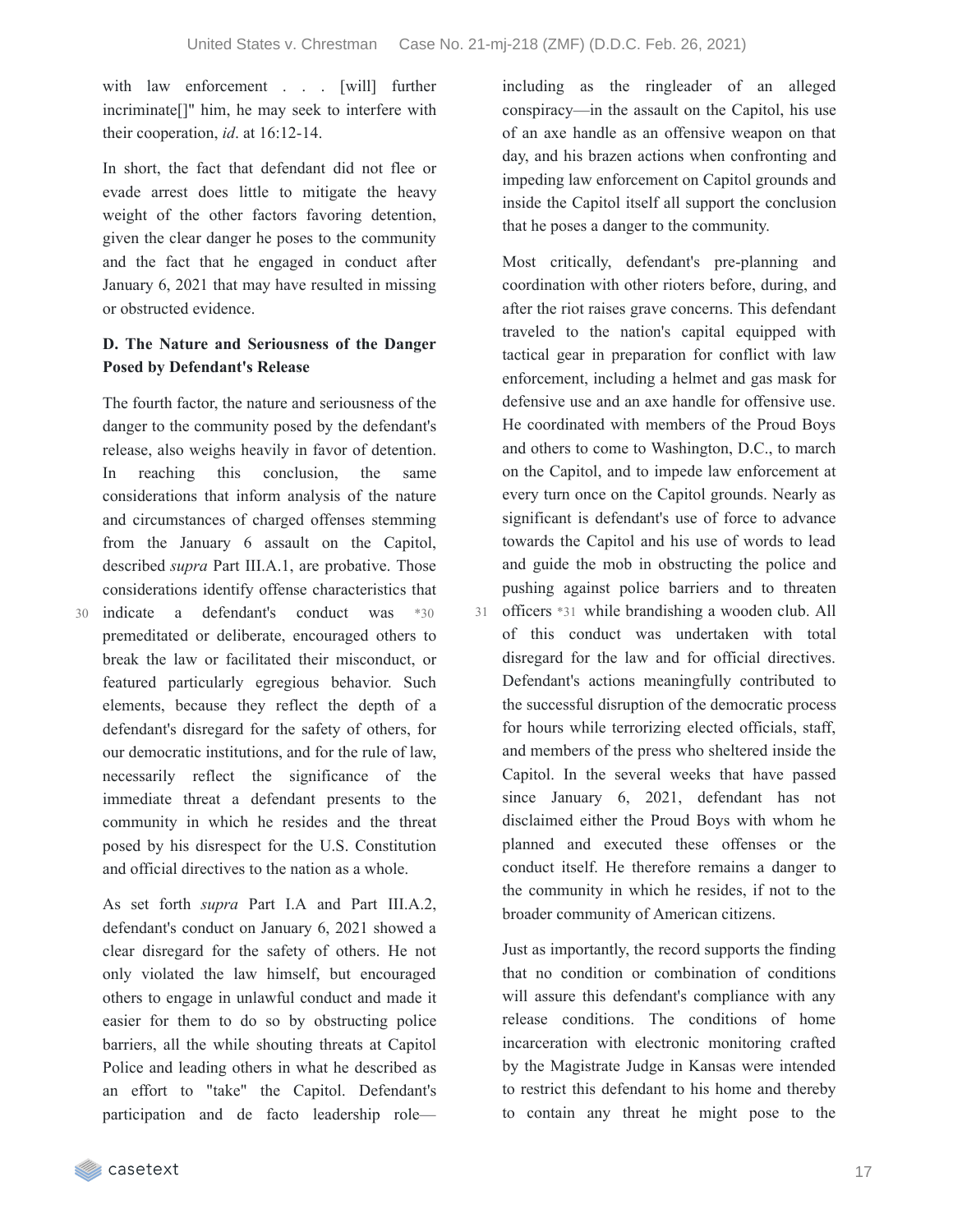community or to the integrity of the investigation against him, *see Chrestman*, 2021 WL 663189, at \*8-9, but all of the pre-planning, coordination, and obstructive conduct alleged by the government took place while defendant was at his home. He was at his home when he made arrangements to travel to D.C. with his fellow Proud Boys. He was at his home when he obtained the tactical gear and weapons seen in photo and video evidence, and he was at his home when those same items vanished after January 6. Further, his very actions on January 6 make apparent that that this defendant will follow his beliefs and his fellow gang members, even when the laws designed to protect our democracy prohibit his conduct. Together, these factors demonstrate that he cannot be trusted to abide by any conditions of release that might be imposed instead of pretrial detention.

In sum, this Court respectfully disagrees with the opinion of the Magistrate Judge that "[t]his case presents a very close call." *Chrestman*, 2021 WL 663189, at \*8. Defendant's \*32 conduct on January 32 6 and blatant disregard for the law clearly show that he is a serious danger to the community and the nation, and that no condition or combination of

conditions can be imposed that will ensure his compliance with the law pending trial in this matter.

# IV. CONCLUSION

Upon consideration of the Complaint, the government's Motion for Review of Release Order, the evidence proffered and arguments presented in connection with the government's motion, including at the detention hearing held on February 23, 2021, the entire record, and the factors set forth in 18 U.S.C.  $\S$  [3142\(g\),](https://casetext.com/statute/united-states-code/title-18-crimes-and-criminal-procedure/part-ii-criminal-procedure/chapter-207-release-and-detention-pending-judicial-proceedings/section-3142-release-or-detention-of-a-defendant-pending-trial) the Court finds that all four statutory factors weigh heavily in favor of pretrial detention. The government has thus met its burden of establishing, by clear and convincing evidence, that no condition or combination of conditions can be imposed that would reasonably ensure the safety of the community were he to be released pending trial. 18 U.S.C. § [3142\(e\)\(1\)](https://casetext.com/statute/united-states-code/title-18-crimes-and-criminal-procedure/part-ii-criminal-procedure/chapter-207-release-and-detention-pending-judicial-proceedings/section-3142-release-or-detention-of-a-defendant-pending-trial), (f)(2). Accordingly, the government's Motion for Review of Release is granted and defendant shall remain in the custody of the Attorney General for confinement pending a final [disposition](https://casetext.com/statute/united-states-code/title-18-crimes-and-criminal-procedure/part-ii-criminal-procedure/chapter-207-release-and-detention-pending-judicial-proceedings/section-3142-release-or-detention-of-a-defendant-pending-trial) in this case. *See* 18 U.S.C. § 3142(i).

An Order consistent with this Memorandum Opinion will be entered contemporaneously.

Date: February 26, 2021

 $\sqrt{s}$ /

BERYL A. HOWELL

Chief Judge